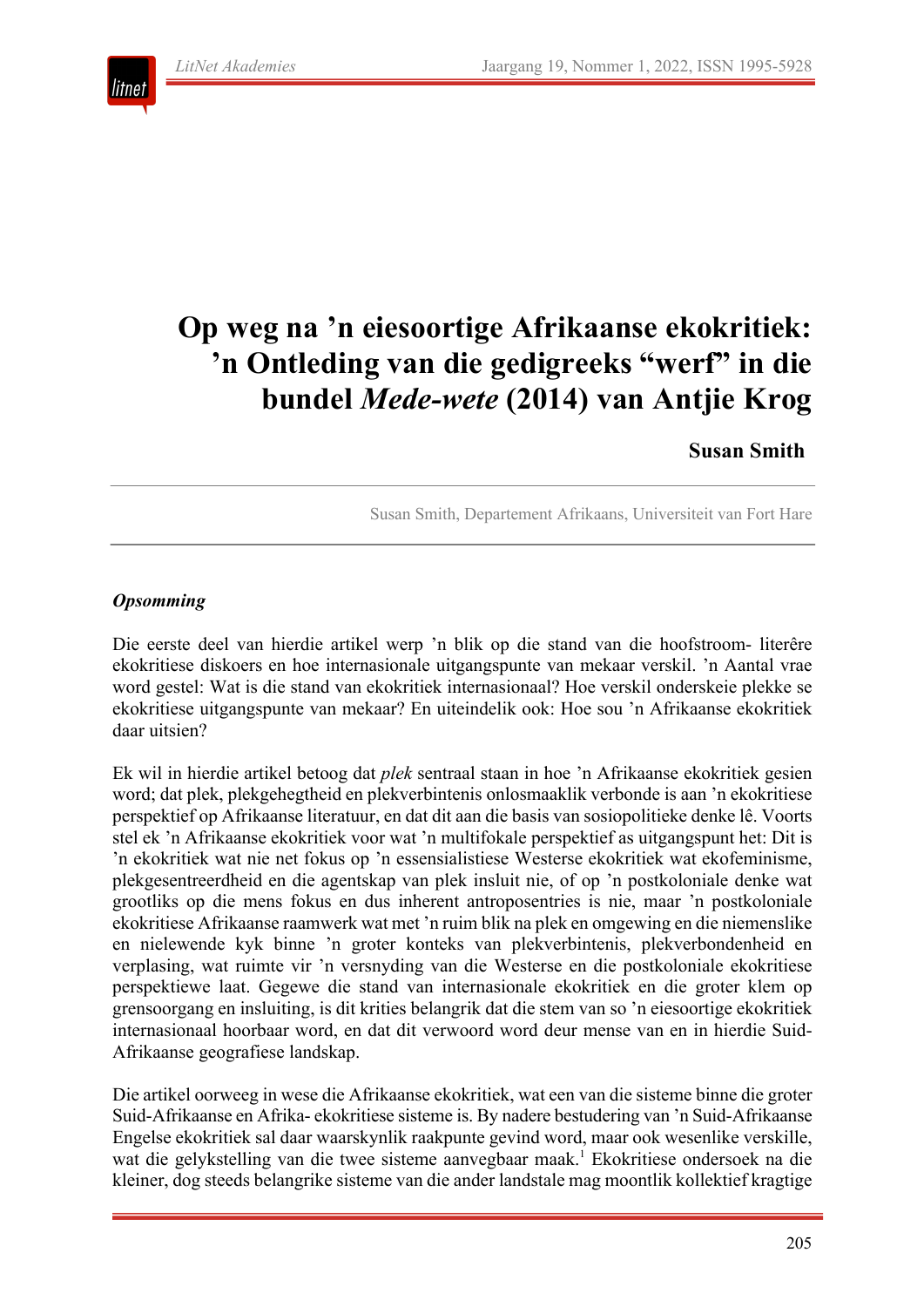

gewig dra weens die feit dat dit verteenwoordigend is van 'n veel groter aantal mense in hierdie plek as wat die geval met die Engelse en Afrikaanse sisteme mag wees.2 Uiteraard kan daar nie in die omvang van 'n enkele artikel genoegsaam aandag aan die groter kontekste gegee word nie, daarom dus die fokus op die Afrikaanse ekokritiek.

Daar moet uit die staanspoor duidelik gemaak word dat hoewel daar van 'n artikel soos hierdie verwag sou word om nie net na die "waarheen" en "wat" van 'n Afrikaanse ekokritiek te kyk nie, maar om ook 'n blik te werp op die bestaande navorsing, dit nie die fokus van die artikel is nie. Hierdie artikel staan op die skouers van bestaande navorsing, maar wil veral wys op die eiesoortige aard van die Afrikaanse ekokritiek deur die sentrale verbintenis daarvan tot 'n eiesoortige geografiese plek.

In die tweede deel van die artikel gebruik ek die aangeduide ekokritiese uitgangspunte as metodologie aan die hand waarvan die gedigreeks "werf" uit die bundel *Mede-wete* (2014) van Antjie Krog ondersoek word en aangetoon word hoe 'n moontlike Afrikaanse ekokritiek daarop toegepas kan word.

**Trefwoorde:** Afrikaanse ekokritiek; ekokritiek; Antjie Krog; postkoloniale ekokritiek

#### *Abstract*

#### **Towards a distinctive Afrikaans ecocriticism: Analysing the poem series "werf" ("yard") in the poetry volume** *Mede-wete* **(2014) by Antjie Krog**

The first part of this article focuses on the state of mainstream literary ecocritical discourse, and how international perspectives differ. Several questions are posed: Where is South Africa on the ecocritical radar? As part of this Global South, how far have we come in establishing a South African or African ecocriticism? How does our local ecocriticism compare with international ecocriticism in terms of literary theory formation and international discourses? Most importantly: What would an Afrikaans ecocriticism look like?

I argue that *place* is central to how an Afrikaans ecocriticism is seen or conceptualised; that place, place attachment and place commitment are inextricably linked to an ecocritical perspective on Afrikaans literature, and that they underlie socio-political thinking. Furthermore, I propose an Afrikaans ecocriticism that has a multifocal perspective as its point of departure: It is an ecocriticism which does not only focus on an essentialist Western ecocriticism that includes ecofeminism, place-centredness and the agency of place, or on a postcolonial thinking which focuses largely on man and is therefore inherently anthropocentric. It is a postcolonial ecocritical Afrikaans framework with a broad view of place and environment and the non-human and non-living, looking at a larger context of place connection and displacement, which allows for a blending of Western perspectives and postcolonial ecocritical perspectives. Given the state of international ecocriticism and the greater emphasis on border crossing and inclusion, it is critically important that the voice of such a distinctive ecocriticism should be heard internationally, and that it should be articulated by people from and in this South African geographical landscape.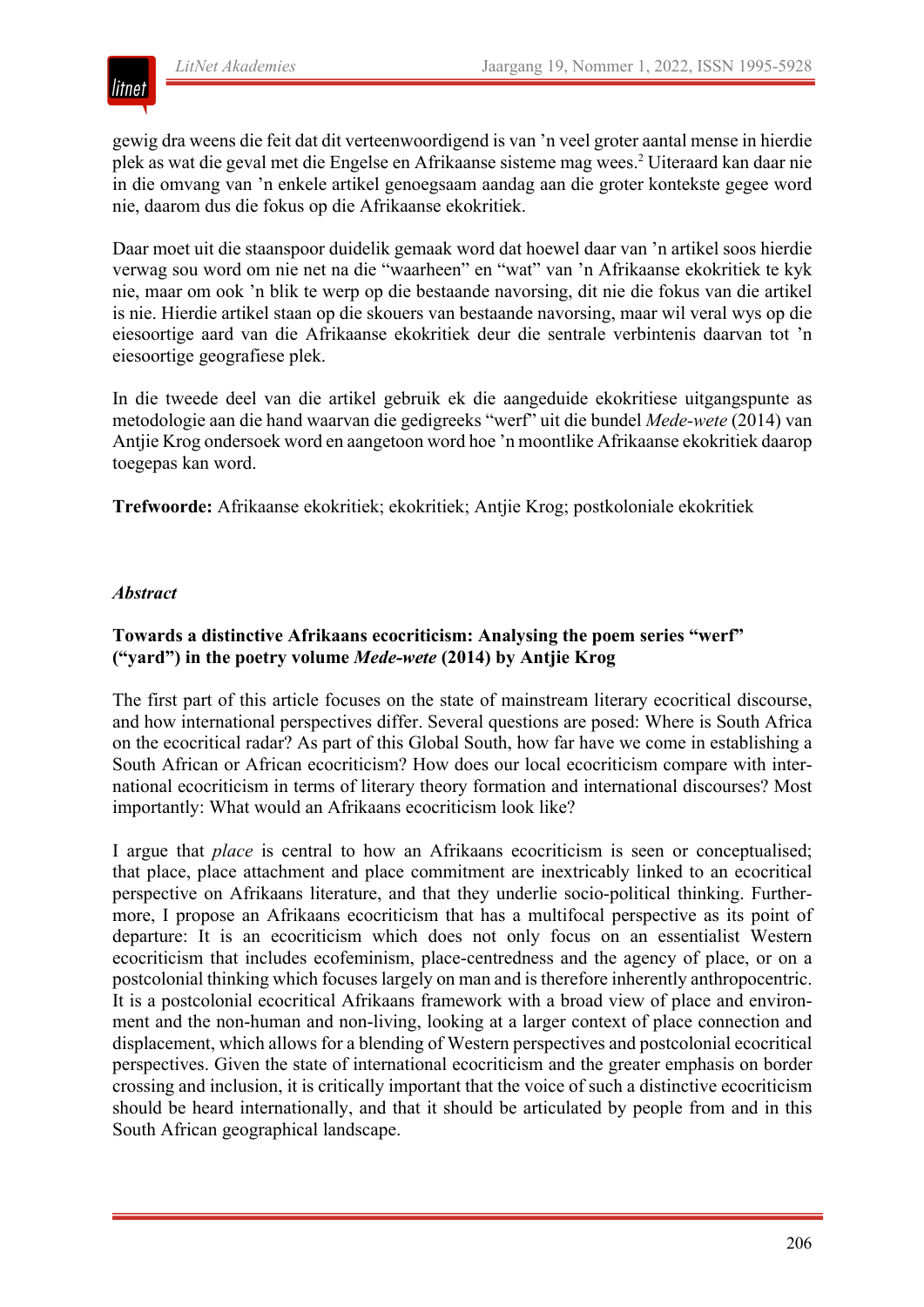

The article essentially considers Afrikaans ecocriticism, which is one of the systems within the larger South African and African ecocritical systems. On closer study of a South African English ecocriticism, connections and agreement would probably be found, but also significant differences, which make regarding the two systems as equal or equivalent, debatable. Ecocritical research into the smaller, yet still important systems of the other national languages may possibly carry collectively powerful weight due to the fact that they are representative of a much larger number of people in this place than may be the case with the English and Afrikaans systems. The scope or focus of this article is, however, on Afrikaans ecocriticism.

It must be made clear from the outset that although an article like this would be expected not only to look at the "where" and "what" of an Afrikaans ecocriticism, but also to take a look at existing research, this is not the focus of the article. This article stands on the shoulders of existing research, but aims to point out in particular the distinctive nature of Afrikaans ecocriticism through its central commitment to a distinctive geographical location.

Since the nature of ecocriticism is inherently transnational, multicultural, transdisciplinary and multifaceted, it confirms precisely that within an Afrikaans ecocriticism we cannot necessarily detach ourselves from international trends. The most critical statement of our time is Tally's statement that spatial studies are inevitable in any contemporary study of literature (Tally 2013:4). In an era of globalisation, literary space studies are certainly not accidental – globalisation, multi- and transnationalism, the growing interest in literature of the Global South and other forms of cultural border crossing confirm the role that place and place transition play. The central position that *place* has in these studies indicates that place now more than ever before must be seen in the same way as markers such as race and gender.

A South African ecocriticism will inevitably have to account for the relationship that people of this country have with the place where they live, and continue to investigate how the place has been used and abused in the past as a tool of power and politics. It should look at how people are currently living and dealing with place and the transgressions of the present, where we as people of this country are heading in our relationship with this piece of earth on which we live, how we live on it and how we share and protect it. Postcolonial investigations over the past two or three decades have done much to address our awareness of injustices of the past. An ecocritical approach will assist to broaden the strong connection between identity and place, and serve to enrich the postcolonial investigations into South African literature.

Postcolonial ecocriticism should be seen as more than just a greening or expansion of postcolonialism. In addition to the obvious contradictions between anthropocentric and ecocentric perspectives, the point of contact between postcolonialism and environmental studies is precisely the paradoxical fact that the landscape was influenced by man and that colonialism was always about land and influenced by people and country. Deliberate displacement of people over years, one of the core actions of colonialism, did not occur in isolation. Similarly, the placement and displacement of plant and animal species from the Global South to the North and throughout the European imperial empire took place – a large-scale global diaspora of humans, plants and animals, and of non-living natural resources such as gold, diamonds, coal and oil, which, according to Huggan and Tiffin (2015:6), makes cultural and environmental restitution almost impossible. Postcolonial ecocriticism has the role of advocacy to fulfil, both in relationship to the real world and in the fictional spaces that are created in which reflection is done on how the real world can be transformed.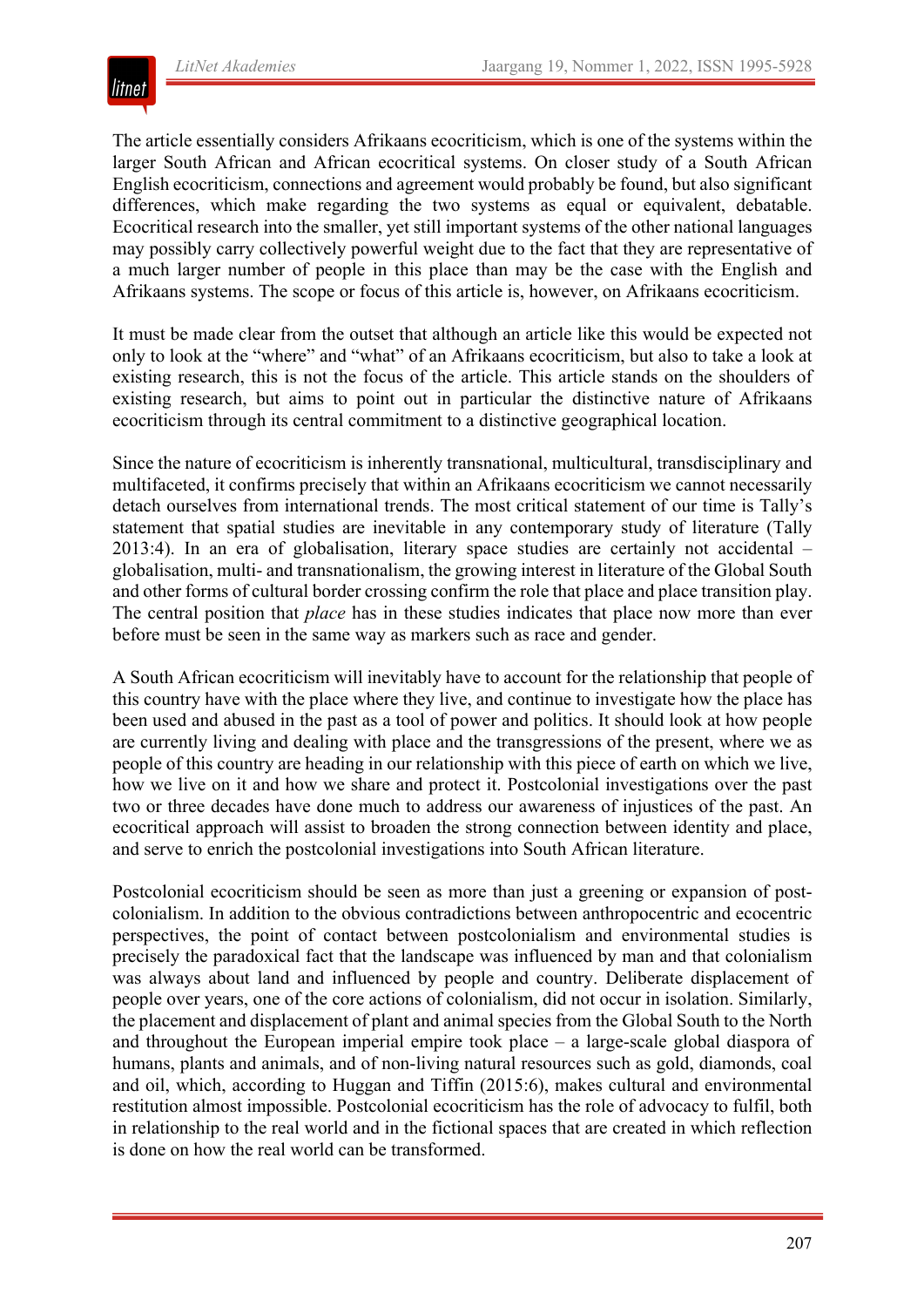

During the past few years new role players, among others Susan Meyer, Susan Smith, Andries Visagie, Franci Greyling, Erika Lemmer and Louise Viljoen, have entered ecocritical research. The specific topics include place and place specificity, urban ecocriticism, animal studies, new materialism, object-oriented ontology, geocriticism, ecocriticism and philosophy, African ecocriticism, ecology and identity, nature and identity, postcolonial ecocriticism, dystopian ecology, and new animism. From the above topics of ecocritical inquiry it appears that we mostly include the same overarching trends as our international counterparts. The question can be asked whether there are any differences between an Afrikaans and a Western ecocriticism. I argue here that an Afrikaans ecocriticism predominantly situates *place* as central, and secondly, that we are predominantly dealing with a postcolonial ecocriticism. A comprehensive definition of an Afrikaans ecocriticism will entail a necessary blending of existing ecocritical attitudes or even ecocriticisms, mainly mainstream ecocriticism and postcolonial ecocriticism. The uniqueness is therefore not located in the theoretical framework as such, but in the research material, and in the material, social and geographical specificities and place-bonds.

A definition of a specific Afrikaans postcolonial ecocriticism might be: a) It is an eco-centred ecocriticism of place as a material and geographical space of agency in which there is a unique and interactive connection between man and the non-human and non-living in this space; b) in coherence and interaction with the above, a postcolonial ecocriticism of place as personal space, as origin and identity, taking into account the politically charged context of place, the history of place and man; and c) the manner in which these two aspects are expressed in cultural products such as literary texts, specifically Afrikaans texts on the South African geographical landscape.

In the second part of the article I use the above ecocritical points of departure as a methodology on the basis of which a series of poems, "werf" ("yard") from the volume *Mede-wete* (2014) by Antjie Krog is investigated and demonstrates how a possible Afrikaans ecocriticism can be applied. The interaction and connection of Antjie Krog as a writer and poet with space and place are remarkable. Her long-standing discourse with the landscape and specific places is present throughout her oeuvre. As one of the most prominent poets and writers in Afrikaans literature, Krog is nationally and internationally viewed with respect, not only as a writer and poet, but also as a public figure who comments on the South African language and society in multiple ways. What makes Krog exceptional as a writer is her transcendence of a single angle or focus. Her texts call for a transdisciplinary approach, and with each new text that appears she increasingly challenges the boundaries of literary theory and an unambiguous view. From the vast array of theoretical frameworks already used in the past to look at Krog's work, the transdisciplinary framework of postcolonial ecocriticism is particularly apt to engage with Krog's most recent volume of poetry, *Mede-wete* (literally "co-knowledge") (2014).

The multi-voiced nature of the series of poems succeeds in making all the voices of the people who live on the "site" resonate; the earth itself also adds its voice. Guilt and injustice, love, longing, displacement, alienation, but also hope are expressed in an intertwining of relationships between what is on and what is of the earth.

In conclusion, to take a look at the Afrikaans postcolonial ecocriticism does not mean to make a binary distinction between ecocriticism on the one hand and postcolonialism on the other hand. I advocate for a comprehensive, inclusive perspective of an ecocriticism that creates space for all connections.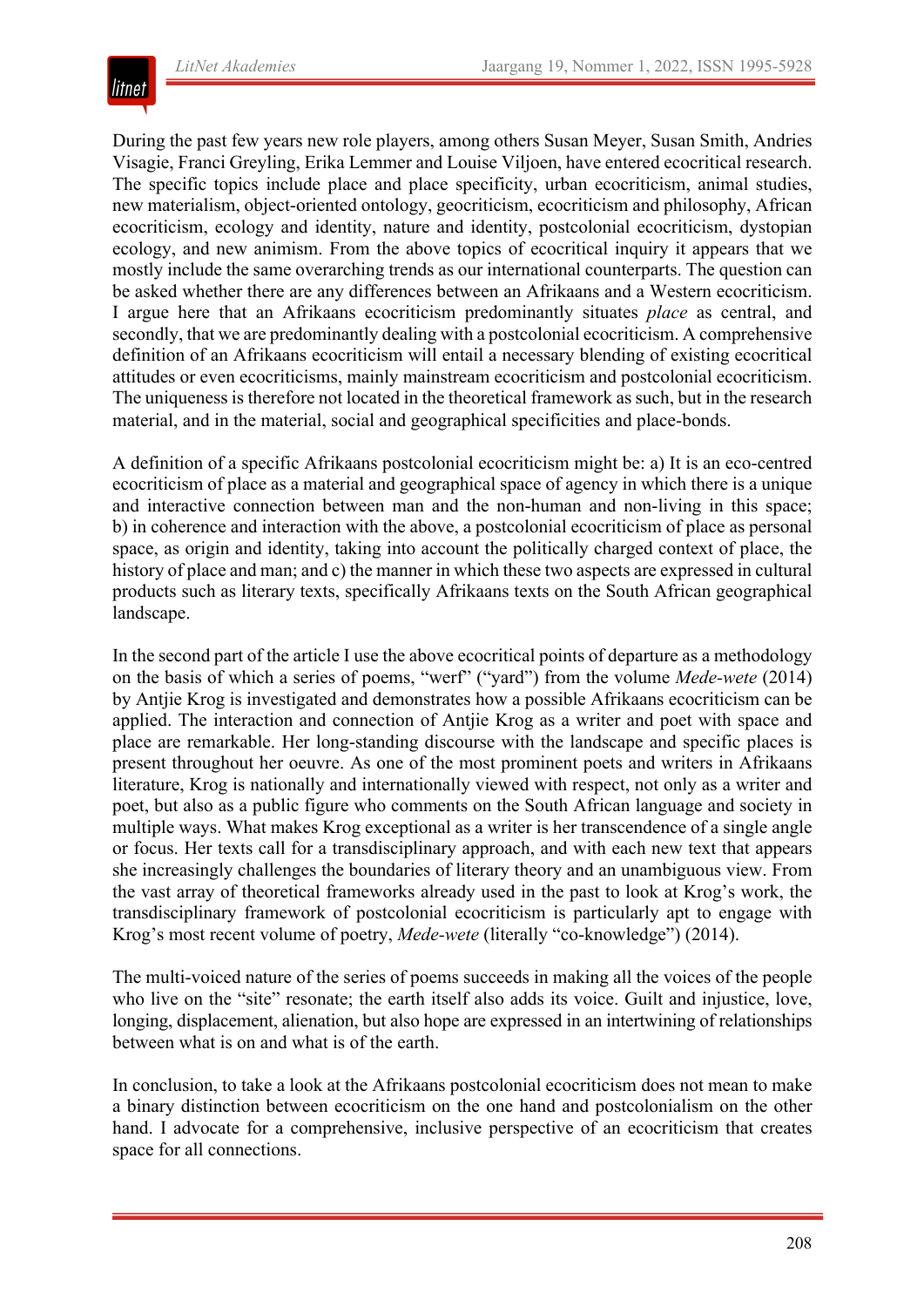

Ecocriticism as a literary theory of place is the one theory that enables us to read this interconnectivity of all things. The matrix as found in Krog's poetry is the matrix of the universe – of all living and non-living and human and non-human things, the relationships of these things to one another and the "mede-wete" that whatever we think and do on this place at the southern tip of Africa is intertwined with all things and all people.

**Keywords:** Afrikaans ecocriticism; ecocriticism; Antjie Krog; postcolonial ecocriticism

#### **1. Inleiding**

Ekokritiek, 'n wye heterogene beweging, het vanaf 'n randstandige posisie wat selfs nog so onlangs soos die eerste dekade van die 21ste eeu van krag was, toenemend na die sentrum van literêre diskoers beweeg. Die toename in gesofistikeerde en weldeurdagte teoretiese konseptualisering oor omgewingsfaktore kan gesien word as 'n regstelling van die voorafgaande randstandigheid, terwyl die transdissiplinêre aard van teoretisering bydra tot die verruiming van perspektief, beide vir die literêre dissipline en vir al die verwante dissiplines.

Hoewel ekokritiek reeds sedert die 1970's internasionaal begin ontwikkel het, is dit in die afgelope 10 jaar dat ons hierdie raamwerk standhoudend in Afrikaanse letterkunde toepas. Drie dekades van internasionale ekokritiese diskoers en 'n gedefinieerde omgewingsbewussyn laat geen twyfel dat ekokritiek as teoretiese raamwerk nie net 'n groot impak laat op hoe ons na die kultuurprodukte van ons samelewing kyk nie, maar veral ook op die wyse waarop ons na die wêreld om ons en na ons plek en rol in hierdie wêreld kyk. In die lig van dramatiese grensverskuiwings en ontwikkeling op die terrein van ekokritiek bestempel Slovic, Rangarajan en Sarveswaran (2015:2) ekokritiek as een van die vinnigs groeiende en sosiaal dringendste vertakkinge van menswetenskappe.

Teoretici wat die golfmetafoor gebruik, identifiseer internasionaal vier golwe om die ontwikkeling oor die afgelope drie dekades te karteer. Slovic, Rangarajan en Sarveswaran (reds.) (2015:vii e.v.) bied 'n bruikbare opsomming wat kortliks hier onder saamgevat word.

Die eerste golf gedurende die middel-1990's se fokus was op wildernis, Anglo-Amerikaanse niefiksie en diskursiewe ekofeminisme; die tweede golf was die meer internasionaal inklusiewe golf, met 'n swaai na die stedelike ervaring en erkenning van omgewingsreg en aardreg. Die tweede golf sluit ook die postkoloniale bewussyn in oor 'n breë spektrum van genres. Die derde golf word gekenmerk deur vergelykende en selfkritiese en tendense. Die meer onlangse duidelik onderskeibare vierde golf fokus op 'n indringende toepassing van die nuwe materialisme se woordeskat en denkwyse oor omgewingsestetika, en 'n dringender toewyding tot die skep van menslike omgewingswetenskappe wat bydra tot die mensdom se ondersoek na die uitdagings van volhoubaarheid in 'n wêreld wat aan die verwarm is.

Tans val die klem internasionaal op die groeiende behoefte aan ondersoeke na materialiteit, na die oorsteek van nasionale grense deur meer vergelykend te werk te gaan en selfs ekokritiese toepassing in nienatuurlike kontekste uit te voer. Die mees onlangse navorsing dra by tot die begrippe nuwe materialisme, objekgeoriënteerde ontologie, agentskap, stedelike ekologie, kultuurekologie, posthumanisme, omgewingskommunikasie, die Antroposeen, terraformasie en die apokalips. Ook die geokritiek ontvang toenemende aandag, 'n studieterrein waarin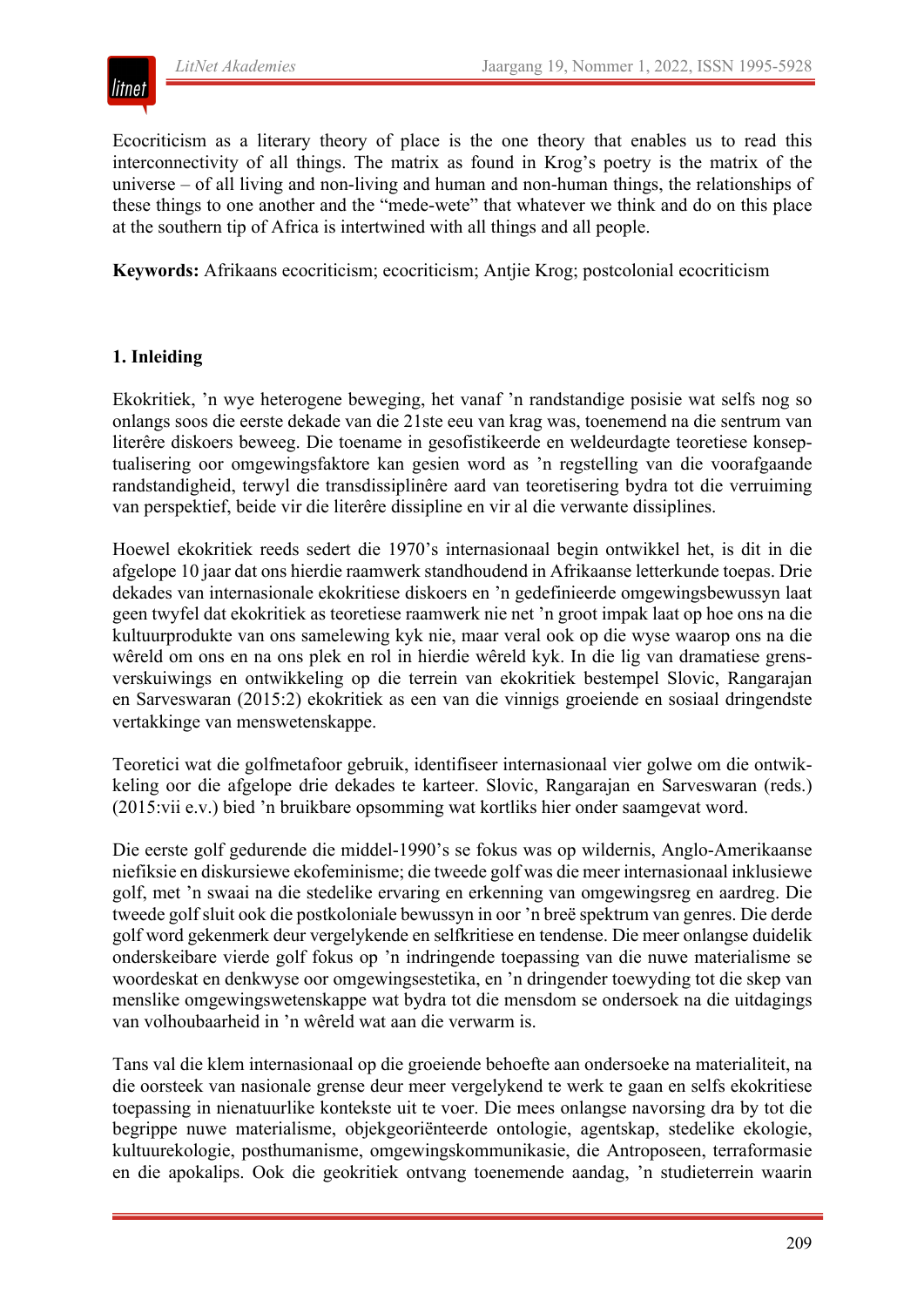

geografiese begrippe op literêr-teoretiese wyse op literêre tekste van toepassing gemaak word om 'n uitgebreide begrip van plek tot stand te bring. Die vrae wat gevra word, strek selfs verder as die natuur, en probeer om ekokritiese toepassings in nienatuurlike kontekste te vind.

Hoewel die sogenaamde golwe van ekokritiek 'n nuttige hulpmiddel is om die verloop van die ekokritiese beweging internasionaal te karteer, is die grense nie klinkklaar nie en wil hierdie artikel eerder fokus op die uitdagings in terme van die formulering van 'n Afrikaanse ekokritiek. Hier te lande blyk dit dat die Afrikaanse ekokritiek, moontlik weens die later toetrede tot die debat, nie vervat kan word in spesifieke golwe of bewegings nie, maar vrylik oor die grense van hierdie sogenaamde bewegings en fokusareas beweeg.

Omdat die aard van ekokritiek inherent transnasionaal, multikultureel, transdissiplinêr en veelvormig is, bevestig dit juis dat ons onsself nie noodwendig kan losmaak van internasionale tendense nie. Schliephake (2015:195) wys daarop dat wat begin het as 'n herbesinning oor die rol van letterkunde en kultuur in ons interaksie met die niemenslike omgewing, ontwikkel het in 'n nuwe dissipline met verskeie subvertakkinge wat verreikende epistemologiese en ontologiese impak het binne 'n toenemend transdissiplinêre raamwerk, 'n raamwerk wat geskiedenis, wetenskap, geografie, sosiologie, sielkunde, filosofie en vele meer insluit. Duidelike parallelle met postkoloniale denke word bespeur wat toenemend op die voorgrond tree en van belang is vir 'n genuanseerde blik op 'n eie ekokritiek. Ekokritiek maak dus voorsiening vir die studie van die skakeling nie net tussen letterkunde en omgewing nie, maar ook tussen al hierdie transdissiplinêre perspektiewe wat die mens in staat stel om die interkonnektiwiteit van kennis, verskynsels, mense en representasie te ontleed en te begryp. Die studie van plek, sowel natuurlike as vervaardigde plek, omvat die mens se betekenismakende prosesse van sowel lewende niemenslike as nielewende vorme in 'n geïntegreerde sisteem van verhoudings – verhoudings wat in literêre tekste ontleed kan word.

In haar artikel "Greening the library: The fundamentals and future of ecocriticism" meen Johnson (2009:10) dat dit juis hierdie transdissiplinêre aard van ekokritiek is wat bes moontlik daartoe kan bydra dat die term *ekokritiek* met verloop van tyd in onbruik kan raak en vervang word deur of verfyn word met 'n korpus terme wat oor die hele spektrum interdissiplinêr na die mens se verhouding met die niemenslike en nielewende verwys. Die argument van Johnson oortuig nie heeltemal nie, en ek voorsien dat soos alle ander groot teoretiese bewegings, die term en definisie die toets van die tyd sal deurstaan hoewel groter diversiteit en verruiming voorsien kan word. Johnson (2009:10) beweer wel dat bykans geen ander teoretisering oor literatuur nie op een of ander manier ook 'n bewussyn van plekverbondenheid insluit nie, al word dit nie noodwendig ekokritiek genoem nie, en hiermee stem ek saam. *Ruimtelike studies*, wat bykans alle vorme en permutasies van eko- en geokritiek insluit, word al meer as sambreelterm gebruik, en word verkies deur teoretici soos Tally (2013:4). Die sentrale posisie wat *plek* in hierdie studies inneem, dui daarop dat *plek* nou meer as ooit tevore op dieselfde wyse gesien moet word as merkers soos *ras* en *geslag*, soos ek vroeg reeds beklemtoon het (Smith 2012b).

Die ikoniese stelling van Michel Foucault in 1967, "We are in the epoch [...] of space" (in Foucault en Miskoviec 1986:22) is volgens Robert Tally jr. nóú selfs meer van toepassing as tóé (in Darici 2015:29). Tally sê dat ons omring is deur "profound spatiality" op die gebiede van postmoderne kuns, argitektuur, letterkunde en filosofie (Darici 2015:29), wat uiting vind in die kartering van plek as die enkele belangrikste aksie tans in ruimtelike studies (Tally 2013:4). Die mees kritieke stelling van ons tyd is Tally se uitspraak dat ruimtelike studies onvermydelik is in enige eietydse studie van literatuur (Tally 2013:4). In 'n era van globalisering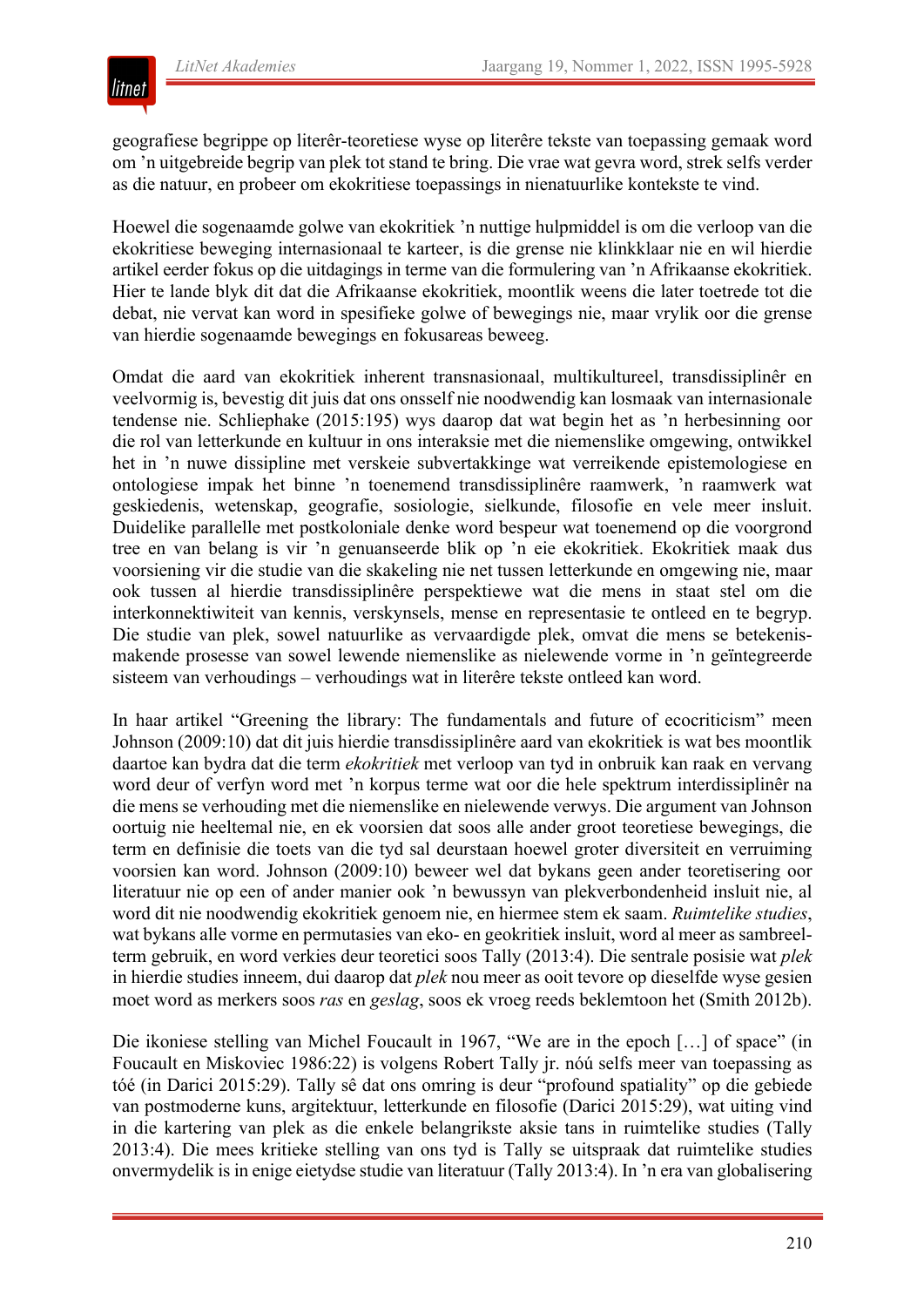

is studies oor literêre ruimte, of dan literêreruimtestudies, beslis nie toevallig nie; globalisering, multi- en transnasionalisme, die toenemende belangstelling in literatuur van die Globale Suide en ander vorme van kulturele grensoorgang bevestig die rol wat plek en plekoorgang speel.

Hoewel verbintenisse nie altyd sigbaar is nie, het die fokus op globalisering daartoe gelei dat die wyse waarop uiteenlopende en selfs teenstrydige plekke met mekaar verbind is, uitgelig word. Meer nog: Die transformerende effek van moderne tegnologie wat daartoe bydra dat ons sin vir ruimte en verbintenis verandering ondergaan het, lewer terselfdertyd ook 'n bydrae tot ons sin van reële plek deurdat ons nuwe verbintenisse en plekgehegthede deur tegnologie kan opbou.

In die ondersoek na die verteenwoordiging van plek in literêre tekste, die verhouding tussen literatuur, geografie en kartografiese praktyke, en die rol van plek en ruimte in kritiese teorie, is dit duidelik dat inter- en transdissiplinêre benaderings produktiewe verbintenisse met verskeie dissiplines tot gevolg het. Tally en Battista (2016:xi) dui op die belangrike rol wat ruimteen plekgeoriënteerde literêre studies speel om die eietydse literêre kritiek onder die vaandels van literêre geografie, literêre kartografie, geofilosofie, geopoësie, geokritiek, ekokritiek en ruimtelike menswetenskappe in die algemeen te transformeer deur die aandag op die dinamiese verhoudings tussen plek, ruimte en literatuur te vestig.

Hierdie artikel wil voortbou op vorige navorsing (Smith 2012a, 2012b, 2015, 2016 en 2021) wat plek sentraal stel in 'n blik op hoe 'n Afrikaanse ekokritiek daar uitsien. Dit wil wys op die multifokale perspektief wat deurlopend as uitgangspunt gebruik word waardeur 'n blik op ekokritiek ook 'n postkoloniale ekokritiese blik insluit waardeur beide die menslike en niemenslike kontekste ontgin word. Deur multifokalies en multidissiplinêr te werk te gaan, word die tot dusver meestal Europese, Amerikaanse en Kanadese fokus en die gepaardgaande golwe van ondersoek ingesluit en aangevul deur 'n groter begrip van die komplekse verhouding tussen mens, plek en histories-sosiale kontekste. Die artikel werp lig op die Afrikaanse ekokritiese sisteem, wat een van die sisteme binne die groter Suid-Afrikaanse en Afrikaekokritieksisteme is, en wat ook sy plek op die internasionale terrein van ekokritiek wil inneem. Die beperkinge van die artikel is ooglopend, en die artikel wil nie namens die groter Suid-Afrikaanse ekokritiek praat nie, hoewel ooreenkomste baie waarskynlik is. Uiteraard sal die artikel verwys na 'n Suid-Afrikaanse ekokritiek weens die verweefde aard van die sisteme. So 'n ondersoek waardeur nie net die Engelse Suid-Afrikaanse literatuursisteem nie, maar ook die kleiner maar beduidende en belangrike sisteme van die ander landstale ondersoek word, sal baie daartoe bydra om 'n oorkoepelende Suid-Afrikaanse ekokritiek daar te stel.

#### **2. Ekokritiek en internasionale perseptuele verskille**

Om na die plaaslike te kyk, moet ons ook die globale in ag neem, wat belangrike vrae laat opduik. Hoe word die begrip *ekokritiek* oor verskillende kontinente en tale heen verstaan? En daarmee samehangend: Word sleutelterme en -begrippe soos *natuur*, *pastoraal*, *wildernis*, *tuin*, *land* en *grond* dieselfde geïnterpreteer? Watter uitdagings bied die vertaling van terme en begrippe in die verskillende tale en kulture?

In 'n paneelbespreking (Flys 2010) met deelnemers hoofsaaklik uit Europese lande word interessante lig gewerp op sommige van hierdie vrae. Hoewel reeds 'n dekade later, bly heelwat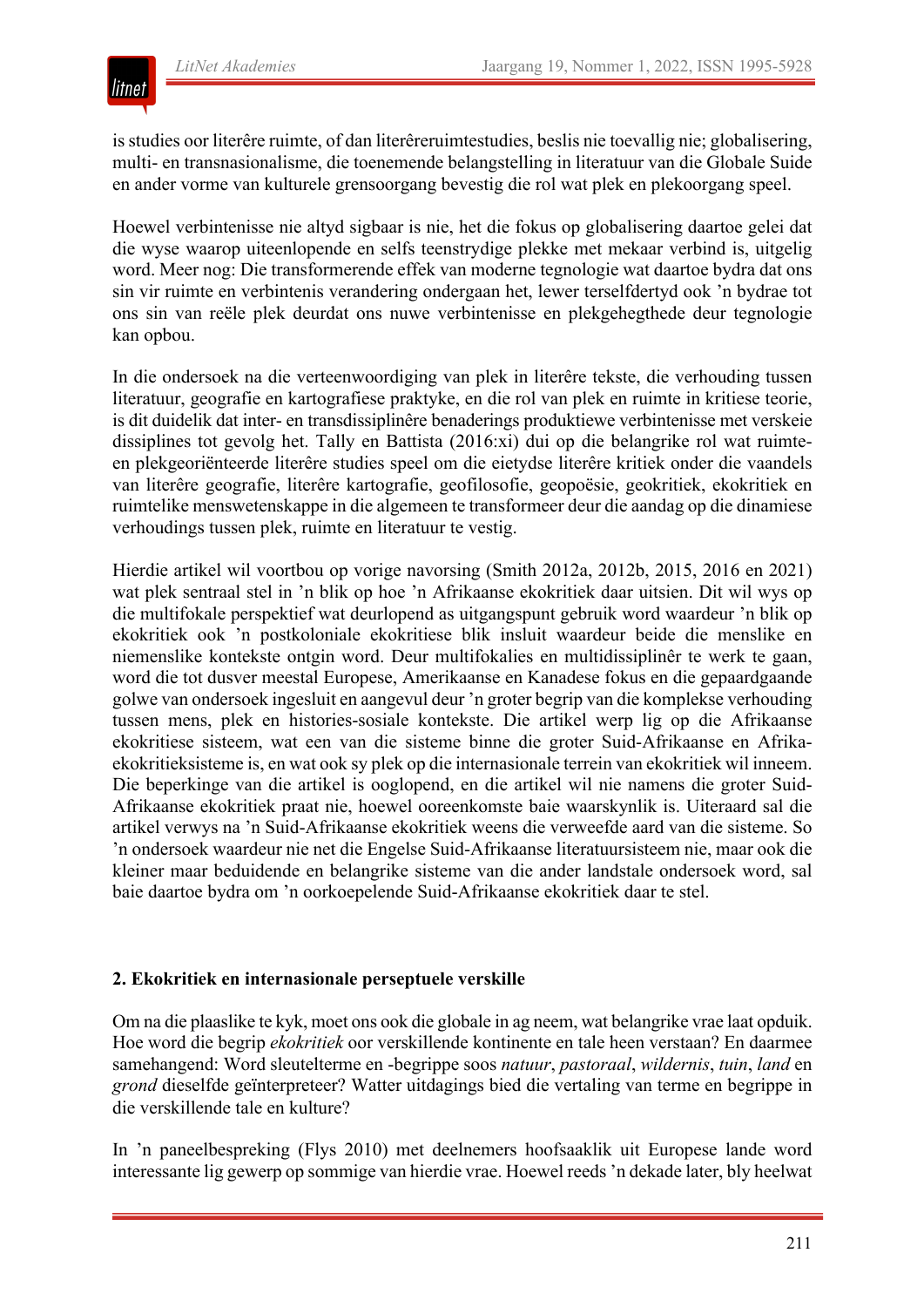

argumente geldig en 'n aantal interessante feite kom na vore, veral ten opsigte van die onderskeid tussen Amerikaanse en Europese ekokritiek.

Wat uit die bespreking blyk, is onder andere dat Wes-Europese ekokritiek meer deur teorie gedryf word as Amerikaanse ekokritiek; dat weens die grootliks verkultuurde en menslik bewerkte omgewing in Europa, wildernis minder belangrik blyk te wees in Europese ekokritiek as die pastorale (Axel Goodbody in Flys 2010); dat Amerikaanse ekokritiek se assosiasie met die natuur dikwels verwant is aan nasionale identiteit; en die teendeel: dat as gevolg van die Nazi-ideologie van Bloed en Aarde, Duitse ekokritiek juis min nasionale identiteit openbaar of insluit. Goodbody (in Flys 2010) voer verder aan dat daar nie 'n vertaling vir "sense of place" in Duits is nie, en dat bemoeienis met plek, plekverbondenheid, identifisering met en toewyding tot die natuur en omgewing in Duitsland uiting vind in dialoog oor "Heimat", wat Goodbody in die paneelbespreking (Flys 2010) met "homeland" vertaal. Met Goodbody se vertaling van *Heimat* as *homeland* en ons eie gelykklinkende term *tuisland* plaas dit ons onmiddellik binne die problematiese politieke en historiese konteks eie aan Suid-Afrika en Afrikaans en die besef van die plaaslike politieke en koloniale geladenheid van die woord vanweë die voormalige Nasionale Party se tuislandbeleid.

Nog 'n voorbeeld van 'n begrip/term met historiese en kulturele verskille is *landskap*, wat in verskillende tale en geografiese gebiede uiteenlopend gedefinieer word. Volgens Oscarson (2010:18) verwys *landscape* in Engels uitsluitlik na kulturele produksie, dus 'n mensgemaakte, herskepte of veranderde landskap. Die woord word in Engels aangetref sedert ongeveer die 15de eeu, en hoewel dit binne die genoemde konteks wat Oscarson voorhou, gebruik word, het die woord nie beperk gebly tot hierdie enkele betekenis nie en het die verspreiding van Engels, veral deur kolonisasie, daartoe bygedra dat betekenisverruiming plaasgevind het. Verwant aan die Engelse *landscape* is die Nederlandse *landschap*, van waar die Afrikaanse woord sy oorsprong het. Hierdie *landschap*, skryf Schama (1995:10), "signified a unit of human occupation, indeed a jurisdiction" en het oorspronklik betrekking op die Nederlandse drooggelegde land wat deur menslike ingenieurspraktyke tot stand gebring is (Smith 2012b:908). In ander tale, soos Sweeds en ook Afrikaans (Smith 2012b:908), verwys *landskap* na beide die natuurlike (menslik onaangeraakte) landskap en die herskepte landskap.

Die invloed van 'n Westerse koloniale siening van landskap is veelvoudig. Reeds in 1988 lewer J.M. Coetzee in sy studie *White writing* (1988:40) kommentaar op hoe vroeë koloniale kunstenaars soos William Burchell gepleit het vir die estetiese waarde van die Suid-Afrikaanse landskap ten spyte daarvan dat dit nie aan die sogenaamde norm van Europese estetiek voldoen het nie, waarvolgens daar "distant mountains, a lake in the middle distance, and a foreground of rocks, woods, broken ground, cascades or ruins" verwag is. Coetzee is van mening dat ten spyte van die soeke na "African beauty", Burchell se estetika "but a modified European picturesque" (Coetzee 1988:41) aanbied. Sy siening kom dus daarop neer dat hy landskapverteenwoordiging sien as 'n proses van die koloniale wat sigself in die Suid-Afrikaanse konteks inplaas deur landskap steeds as 'n Europese estetika te beskou, en wat dan alte maklik terugval in die patrone van die bewondering van die pastorale en wildernis. Veranderinge in persepsies sien literatuur wat binne die raamwerk van die *pastorale* val, toenemend as 'n vorm van epistemiese kolonialisme en aanspraakmaking (Huggan en Tiffan 2015:123), waardeur die "ander" stilgemaak en tot die voordeel van die self aangewend word.

Ook die begrip *wildernis* het met verloop van tyd bepaalde betekenisveranderinge ondergaan, nogeens 'n voorbeeld van politieke en kulturele geladenheid en globale verskille in persepsies.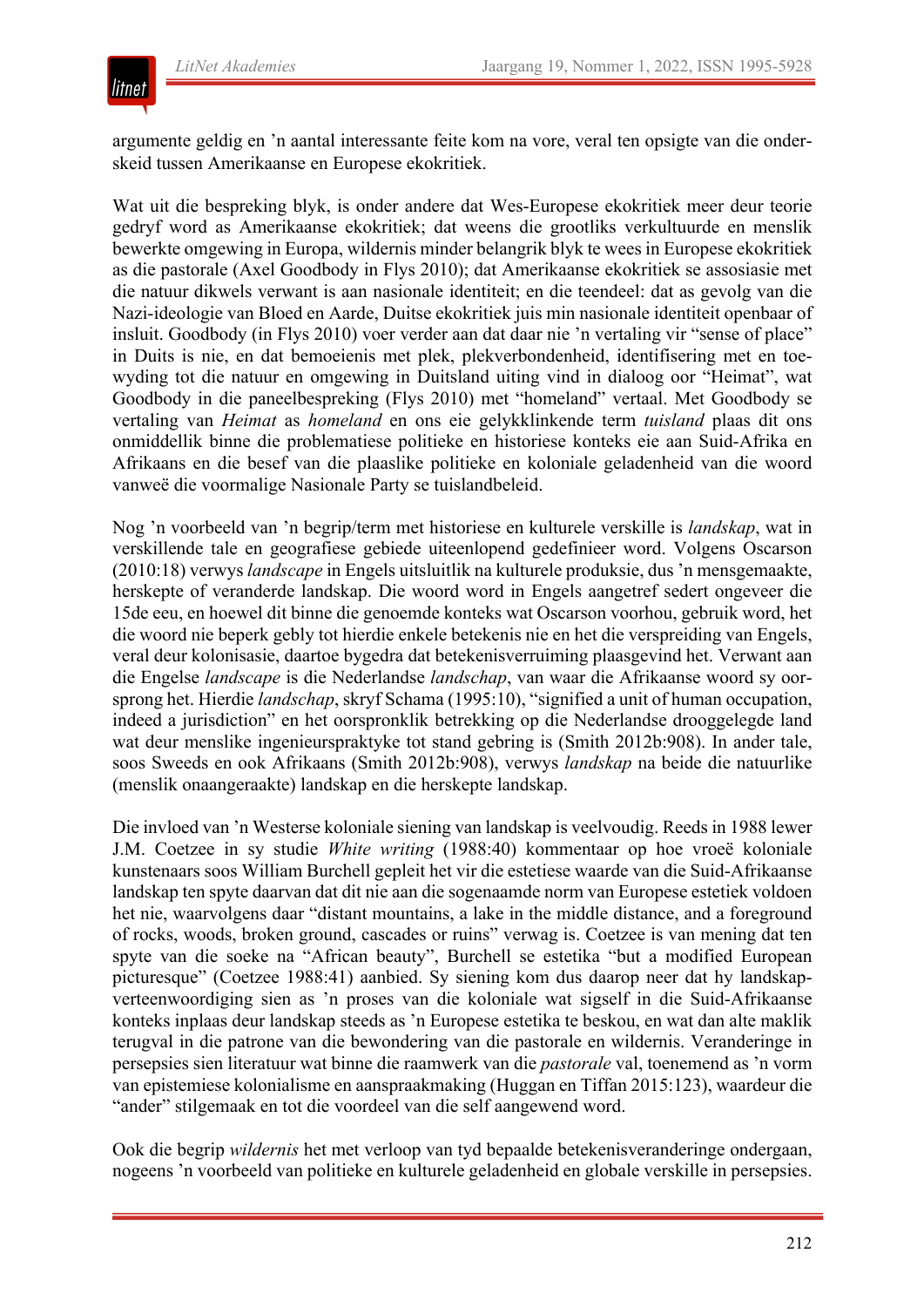

Die begrip *wildernis* word enersyds as chaos gesien: 'n *terra incognita*, 'n terrein wat onversteurd deur permanente inwoners is, ongerep, onaangeraak en verafgeleë, die ander, die teenoorgestelde van kultuur, die gevreesde, en plek van uitgeworpenheid – allerweë 'n verromantiseerde blik, meestal vanuit die Britse koloniale kultuur. Die daaropvolgende blik op wildernis fokus op wildernis as plek van rus, plek om nader aan die natuur te kom, natuurlik, en waar 'n outentieke lewenstyl gehandhaaf kan word (meestal 'n Amerikaanse blik). Tans word *wildernis* juis al meer gesien in samehang met die mens as deel van wildernis waar wisselwerking geskied. So 'n siening verhoed dat wildernis se plekspesifieke eienskappe nie juis die struikelblokke word wat uitgedaag word nie, en tot groter verantwoordelikheid lei.

Uit talle vergelykende en teenstellende persepsies wat in die afgelope tyd gevorm word, is dit duidelik dat daar in elke uithoek van die aarde waar mense woon of waardeur hulle reis, 'n unieke en belangrike visie van die verhouding tussen die menslike kultuur en die natuurlike wêreld bestaan, en dat dit drasties van plek tot plek kan verskil. Selfs hoe plek benoem en gedefinieer word, toon verskille en ondergaan veranderinge, wat op die uniekheid van elke plek dui. Verskille in perseptuele betekenisgewing van terme soos hier bo uitgelig is steeds belangrik, want dit vorm deel van die koloniale en postkoloniale geskiedenis en die gesprek wat steeds voortduur, omdat talle van hierdie persepsies ook steeds onderliggend van krag is. Ekokritiese perspektiewe in spesifieke streke is dikwels die gevolg van koloniale, postkoloniale en selfs neokoloniale toestande, terwyl inheemse kulturele praktyke en uitdrukkingswyses eweneens die metodologieë en doelstellings van spesifieke streke rig (Slovic, Rangarajan en Sarveswaran (reds.) 2015:vii), maar ook steeds deur hoofstroom navorsing bevraagteken word. Dit is duidelik dat debatte oor ekokritiek internasionaal gevorm en ingegee word deur verskillende geografiese, dikwels plaaslike, toestande, historiese en huidige kollektiewe gebeure en kulturele tradisies eie aan 'n bepaalde plek.

#### **3. "Going South": ekokritiek en die Globale Suide**

Hoe die wêreld gesien en verdeel word, is 'n belangrike bepaler vir die konteks van waar Suid-Afrika sigself binne die ekokritiek bevind. In *North-South: A program for survival* (Brandt 1980:19–20) wat deur die destydse Duitse kanselier Willy Brandt opgestel is, verwys hy na wat uiteindelik die Brandt-lyn genoem sou word: die onderskeid tussen die Eerste Wêreld- en Derde Wêreld-lande en tussen ryk en arm nasies. Die verslag is veral bekend daarvoor dat dit vir die eerste keer op dringende wyse ekonomiese ongelykhede regoor die planeet uitwys, met die waarskuwing van "a scorched planet of advancing deserts, impoverished landscapes and ailing environments" wat ons nageslag sal erf indien ons nie genoegsame aandag gee aan die omgewingsverval en die komplekse verhoudings tussen die verskillende gemeenskappe en die ruimtes wat ons bewoon nie (Slovic e.a. 2015:2). Die term *Globale Suide* is 'n geopolitieke term wat ná die val van die Sowjetunie grootliks die term *Derde Wêreld* vervang het. Binne die trans-Atlantiese konteks simboliseer "going south" nie net om na die diasporiese gemeenskappe van die Suidelike Halfrond op soek te gaan nie, maar ook suidwaarts na bioregionale plekke wat geaffekteer is deur die geweld van geskiedenis (Handley 2007:91).

In hulle inleiding tot *Ecocriticism of the Global South* wys Slovic e.a. (2015:1) tereg daarop dat die hoofstroom omgewingsdiskoers, in die besonder ekokritiek, tot onlangs institusioneel en epistemologies in Brittanje, Kanada en die VSA gesentreer was. Met die ontwikkeling van postkoloniale ekokritiek sedert 2005 word die sosiale bewussyn van omgewingsreg en ruimtelike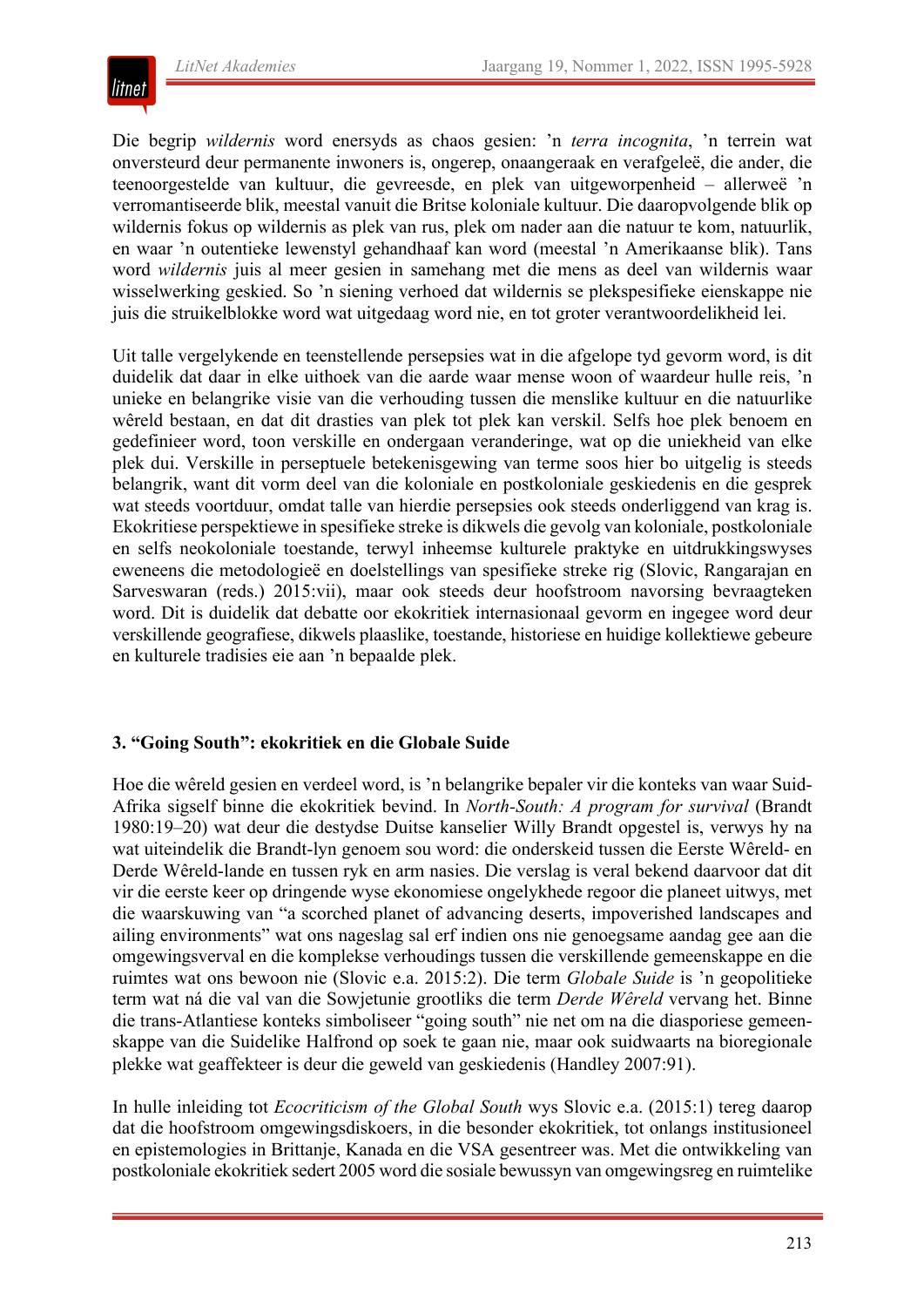

studie uitgebrei tot postkoloniale kontekste wat ten doel het om mense en omgewings globaal in te sluit. Slovic e.a. wys egter daarop dat die skryf en redigeer van navorsing oor ekokritiek grootliks uit Eerste Wêreld-perspektief deur Eerste Wêreld-akademici uitgevoer word wat namens die "subalternized human communities and degraded landscape" (Slovic e.a. 2015:2) praat, en dit is duidelik dat 'n ekokritiese epistemologie en etos wat vanuit die Globale Suideperspektief aangebied word, nog grootliks onderverteenwoordig of niebestaande is. Ons staan tans aan die begin van 'n beweging wat bestempel kan word as "going South", die terug skryf van die Globale Suide, in dieselfde gees as "the empire writes back" soos Bill Ashcroft, Gareth Griffiths en Helen Tiffin dit bewoord het in hul klassieke teks oor postkolonialisme in 1989 (Ashcroft e.a. 1989). Derhalwe is agentskap aan die ongehoorde stemme noodsaaklik, iets wat Slovic e.a. probeer regstel deur die insluiting van skrywers vanuit of oor plekke in Asië, Suid- en Sentraal-Amerika, Oos-Europa, die Persiese Golf en Afrika, en subkulture uit Nieu-Seeland. In hierdie versameling word Anthony Vital ingesluit as 'n Suid-Afrikaanse stem met sy hoofstuk "Ecocriticism, globalized cities, and African narrative, with a focus on K. Sello Duiker's *Thirteen cents*", wat 'n ontleding bied van K. Sello Duiker se *Thirteen cents* (2000), Zakes Mda se *The heart of redness* (2000), Ngũgĩ wa Thiong'o se *Devil on the cross* (1980) en Doreen Baingana se *Tropical fish* (2005). Slovic e.a. (2015:2) voer aan dat hulle hierdeur stem gee aan akademici wat in die Globale Suide woon, wat hiervandaan kom of wat op ander wyses sterk betrokke is by en bekend is met die streke. Volgens hulle (2015:3) vra die komplekse verhouding tussen literêre tekste vanuit ontwikkelende streke van die wêreld en die bedreigde omgewings waar die tekste ontstaan, dat nuwe praktyke van lees van beide die tekste en die plek van mense binne hierdie omgewings aangewend sal word. Dit sal daartoe lei dat die ongelyke patrone van neoliberale ontwikkeling in die Globale Suide wat die lewens van miljoene wat op die natuurlike hulpbronne staatmaak vir oorlewing, uitgewys word.

In die epog van die Antroposeen het dit krities belangrik geword dat die menslike geskiedenis in die geskiedskrywing van die aarde ingevoeg moet word, en omgekeerd. Sosiopolitieke geskiedenis, sosiale bewegings oor landgrense en kontinente, objekte en gebeurtenisse speel 'n onontkombare rol. Dit is duidelik uit die ondervindings en geskiedenisse van kolonisasie dat verplasing en onteiening in die Globale Suide demonstreer dat menslike en natuurlike geskiedenisse nie wedersyds uitsluitend behoort te wees nie. Ekologiese waarheid is die dryfkrag agter historiese waarheid en die twee is onlosmaaklik verbind.

Huggan en Tiffin (2015:29) wys tereg daarop dat dit een van die sentrale take van die postkoloniale ekokritiek as ontwikkelende veld is om nie net die bestaande definisies uit te daag nie maar ook 'n lewensvatbare alternatief vir die Westerse ideologieë daar te stel. Hierdie ideologieë, wat hoofsaaklik politieke en ekonomiese belange in die oog het wat tot die Weste se voordeel is, word gesien as niks meer nie as verbloemde neokolonialisme, gevoed deur 'n koloniale mentaliteit van oorwaardering van industriële samelewings en devaluasie van bestaansgebaseerde gemeenskappe en samelewings waarin die harmonie tussen mens en omgewing 'n groter rol speel as materiële welvaart (Huggan en Tiffin 2015:33).

Dit is teen hierdie agtergrond dat ons ons dus die vraag afvra: Waar is Suid-Afrika op die ekokritiese radar? As deel van hierdie Globale Suide, hoe ver het ons gevorder om 'n Suid-Afrikaanse of Afrikaanse ekokritiek daar te stel? Wat het ons tot dusver bereik? Hoe vergelyk ons plaaslike ekokritiek met die internasionale in terme van literêre teorievorming en internasionale diskoerse? Wat is die ideologiese grondslag van ons ekokritiek? Watter rol speel *plek* in die Suid-Afrikaanse milieu?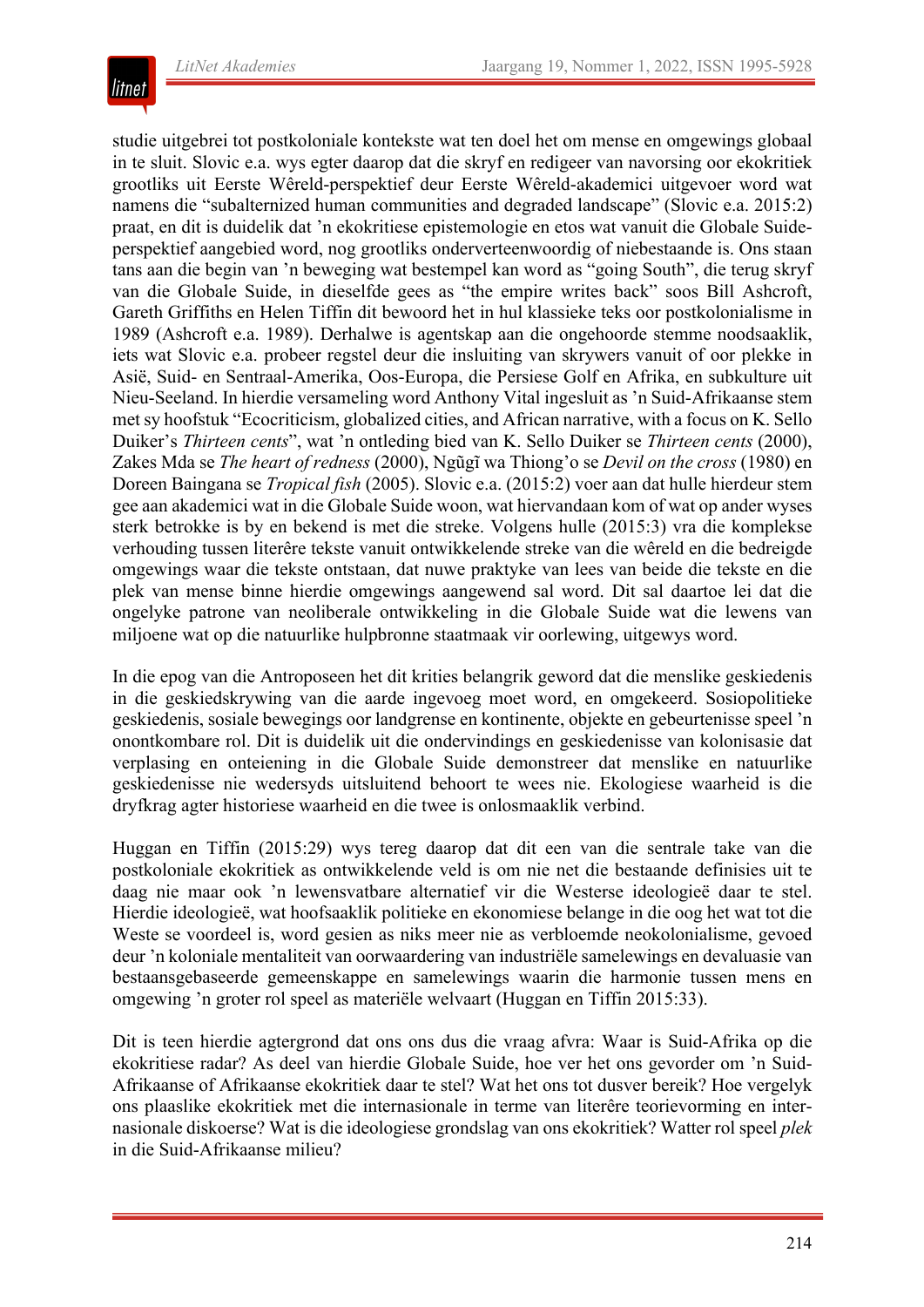

#### **4. 'n Afrika- en Suid-Afrikaanse ekokritiek**

Suid-Afrika word dikwels gesien as die toegang tot Afrika – geografies, antropologies, histories en kultureel. Dink maar aan die tersaaklikheid van Maropeng se Wieg van die Mensdom, die Sterkfonteingrotte, die Vredefortkoepel, die Mapungubwe-kultuurlandskap, die Richtersveld, die St. Lucia-vleilande, die beskermde Kaapse Fynbos-areas en die Barberton Makhonjwabergland binne die konteks van natuurgebiede van uitstaande belang. Die ironie is egter dat Afrika tans internasionaal die "stil" kontinent is waar dit ekokritiek aangaan – daar word min oor Afrika as geografiese ruimte geskryf, en indien daar wel geskryf word, is dit meestal deur akademici buite die kontinent.

'n Diepgaande verbintenis tot grond, die plaaslandskap en uiteindelike verstedeliking is literêre temas wat in die verlede deeglik ondersoek is, hoewel nie spesifiek binne die raamwerk van die ekokritiese terminologie nie. Dink maar aan die ryk erfenis van plaasromans, vanaf die aanvangsjare tot nou toe, en 'n groot skat natuur- en landskappoësie wat gesien kan word as 'n register van plekke, niemenslike lewende en nielewende dinge eie en uniek aan ons land. Historiese tydgleuwe in die land se geskiedenis wat 'n bewussyn van apartheid, postapartheid en postkolonialisme insluit, het kwessies van grond en plek as mag na vore gebring. Nooit meer as juis nóú in die geskiedenis van Suid-Afrika, met die Onteieningswet steeds op almal se lippe, oproepe tot dekolonisering oraloor en die voortdurende diskoers oor pleknaamveranderings, is die wete van wat plek vir elke mens beteken, meer ter sake nie.

'n Suid-Afrikaanse ekokritiek sal dus noodwendig ook rekenskap moet gee van die verhouding wat mense van hierdie land het met die plek waar hulle woon. 'n Suid-Afrikaanse ekokritiek sal voorts ondersoek instel na hoe die plek in die verlede gebruik en misbruik is as mags- en politieke instrument. Daar behoort gekyk te word na hoe daar tans geleef en omgegaan word met plek en die vergrype van die hede, waarheen ons as mense van hierdie land op pad is in ons verhouding met hierdie stukkie aarde waarop ons woon, hoe ons daarop leef en hoe ons dit deel en beskerm. Postkoloniale ondersoeke van die afgelope twee of drie dekades het heelwat gedoen om ons bewussyn van onregte van die verlede aan te spreek. 'n Ekokritiese invalshoek sal daartoe bydra om die sterk verbintenis tussen identiteit en plek te verruim en ter verryking dien van die postkoloniale ondersoeke in Suid-Afrikaanse literatuur.

In 'n onlangse artikel werp Viljoen (2021) 'n blik op die breër Suid-Afrikaanse ekokritiek deur twee tekste, Henrietta Rose-Innes se *Green lion* (2015) en Alettie van den Heever se *Stof* (2018), vergelykend te ondersoek. Sy plaas klem op "die impak wat Suid-Afrika se koloniale geskiedenis gehad het, die verstrengeling van omgewingsake met sosiale kwessies en die land se talige en kulturele diversiteit" (Viljoen 2021:20). Sy merk tereg op dat daar waarskynlik nog heelwat samewerkende en vergelykende studie nodig is om 'n blik op 'n inklusiewe Suid-Afrikaanse ekokritiek te kan kry. In aansluiting hierby is dit egter belangrik om ook op die problematiese aard van die toepassing van 'n postkoloniale invalshoek tot ekokritiek te wys. Vital, wat bestempel kan word as een van die belangrikste bydraers tot die internasionale gesprek van 'n Afrika-ekokritiek, wys daarop dat 'n Afrika-ekokritiek sigself sal differensieer van 'n ekokritiek in die Noorde "which either [did not feel] compelled to engage with the consequences of European colonialism or found the available forms of postcolonial criticism to be inconsistent with ecological goals and strategies" (Vital 2008:88). Hy wys dus hierdeur nie net op die belangrikheid van die postkoloniale blik nie, maar ook op die feit dat sommige postkoloniale perspektiewe nie verenigbaar is met ekologiese doelwitte en strategieë nie: postkoloniale ekokritiek fokus veral op verplasing en ontworteling, terwyl die tradisionele,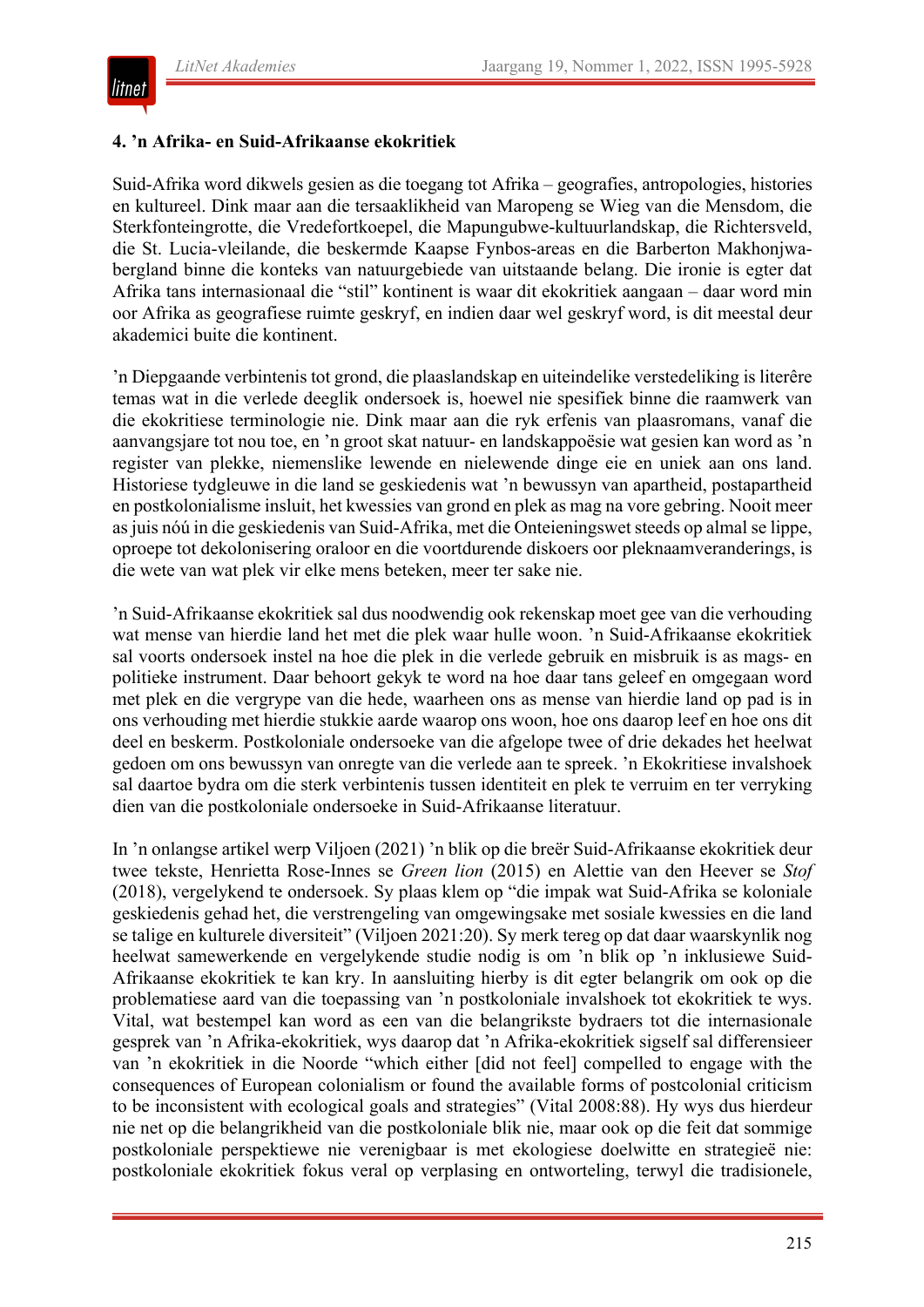

meestal Noordelike ekokritiek veral aandag skenk aan die etiek van plek (Vital 2008:88). Vital se siening is eweneens van toepassing op die Afrikaanse ekokritiek.

Voorts maak Stanley en Phillips (2018:3) in hul ondersoek na 'n Suid-Afrikaanse ekokritiek 'n belangrike stelling, naamlik dat ons nie uit die oog moet verloor dat postkoloniale teorie grootliks die produk van die Globale Noorde is nie:

It follows that the local engagement with postcolonial critiques on the part of academics working in the Global South cannot be a simple matter of boxing the compass and adding a dash of local color to familiar theoretical formulas generated elsewhere; they must instead be thoroughly recursive.

Gegewe die komplekse samestelling van die Suid-Afrikaanse landskap van sosio-ekonomiese, politieke en maatskaplike verskeidenheid, die erfenis van kolonialisme en apartheid, voortslepende geweld en korrupsie wat bydra tot swak bestuur, en die onvermoë tot 'n oortuigende politieke bestel, is dit duidelik dat 'n Afrikaanse ekokritiek, binne die raamwerk van 'n groter Suid-Afrikaanse sisteem, anders daar sal uitsien as 'n Europese, Kanadese of Amerikaanse ekokritiek. Eweneens is die natuurlike landskap veel anders, wat 'n deurslaggewende rol speel in hoe 'n eie ekokritiek daar sal uitsien.

Afrikaanse ekokritici kan dus 'n unieke bydrae tot die globale intellektuele insigte lewer deur op die spesifisiteite van die Suid-Afrikaanse landskap te fokus. Die unieke aard daarvan is nie geleë in 'n afsonderlike of ánder ekokritiek nie, maar in die feit dat die landskap en mense verskillend van die Westerse ekokritiek is, dat die samestelling van mens en plek en kultuur verskillend is en unieke element daardeur aangespreek sal word in 'n ekokritiek vanuit die Globale Suide.

Stanley en Phillips (2018:4) identifiseer twee strome waarop Suid-Afrikaanse ekokritiek reeds so 'n bydrae lewer, naamlik dierestudies en landskapekokritiek wat in gesprek met grondgebruik en die uitbuiting van natuurlike hulpbronne tree. Die beroep wat hulle (2018:9) doen, is op almal: "All of us, North and South, must interrogate ecocriticism's foundational concepts by embracing a multidirectional ecocriticism, rather than asking black Africa to 'respond' to yet another white and/or Northern imposition."

Ek wil in hierdie artikel voorstel dat een stroom van ekokritiek ('n hoofsaaklik Westerse ekokritiek) dus nie tot uitsluiting van die postkoloniale ekokritiek is nie; dat daar 'n gelyktydige fokus op al die uiteenlopende aspekte van ekokritiek kan wees, die breë saambestaan en n aas mekaar bestaan van 'n Afrikaanse ekokritiek wat beide ekogesentreerd en postkoloniaal belangrik is. Net so ook dat die golwe nie deur 'n historiese bril gesien moet word as lineêr opeenvolgend in tyd nie, maar 'n naas mekaar bestaan van aspekte wat steeds tersaaklik bly na gelang van die tekste wat ontleed word.

Postkoloniale ekokritiek, wat in die afgelope jare uit eie reg as dissipline ontwikkel het, moet gesien word as meer as net 'n vergroening of uitbreiding van postkolonialisme. Benewens die ooglopende teenstrydighede tussen antroposentriese en ekosentriese perspektiewe, is die raakpunt tussen postkolonialisme en omgewingstudies juis die paradoksale feit dat die landskap deur die mens beïnvloed is en dat kolonialisme altyd oor grond gegaan het en mense én grond(gebied) beïnvloed het. Dit is veral die werk van Huggan en Tiffin (2015) wat 'n groot bydrae lewer tot die postkoloniale ekokritiekdiskoers. Hulle beklemtoon hierdie feit: "The easy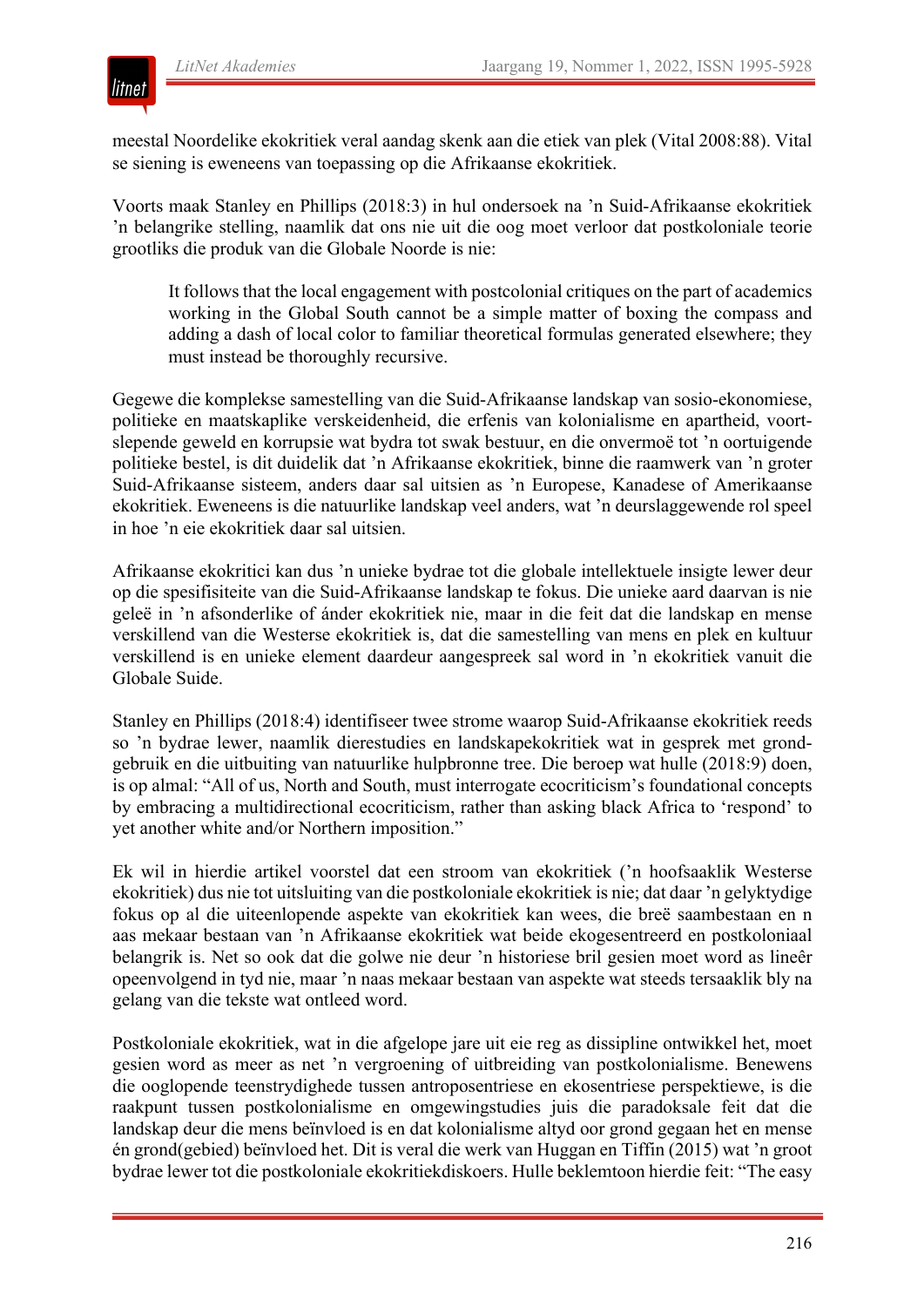

assertion [...] that the postcolonial field is inherently anthropocentric (human-centred) overlooks a long history of ecological concern in postcolonial criticism" (2015:3). Doelbewuste ontheemding en verskuiwing van mense oor jare heen, een van die kernaksies van kolonialisme, het nie in isolasie geskied nie. Net so ook het die ontheemding en verskuiwing van plant- en dierspesies vanaf Globale Suide na die Noorde en regdeur die Europese imperiale ryk plaasgevind – 'n grootskaalse globale diaspora van mense, plante en diere, en van nielewende natuurbronne soos goud, diamante, steenkool en olie, wat volgens Huggan en Tiffin (2015:6) kulturele en omgewingsrestitusie bykans onmoontlik maak; en ironies genoeg is dit neokoloniale vergrype wat deurlopend nog gebeur. Dit gaan voorts ook oor meer as net die fisiese verskuiwing van mense en diere en nielewende dinge; dit gaan oor die geleidelike vaslegging van Westerse denkpatrone en ideologieë wat inheemse wyses van dink en doen vervang het. Wat in essensie nodig is, is wat Ngũgĩ wa Thiong'o "the decolonisation of the mind" noem, deur 'n epistemiese aanpak.

Ten spyte van die groot veld van navorsing in ekokritiek, omgewingstudies en selfs postkolonialisme, meen Huggan en Tiffin dat Engelse, en veral postkoloniale studies, die wisselwerking tussen natuur en kultuur en tussen dier en mens moet ondersoek:

After all, postcolonialism's concerns with conquest, colonisation, racism and sexism, along with its investments in theories of indigeneity and diaspora and the relations beween native and invader societies and cultures, are also the central concerns of animal environmental studies. (Huggan en Tiffin 2015:6)

Hierdeur word die meer tradisionele Westerse en meer essensialistiese ekokritiese uitgangspunte van plek genoegsaam geproblematiseer. Dit is 'n uitgangspunt wat begrip toon vir die komplekse sosiale, omgewings- en kulturele dinamika wat menslike persepsie en ondervinding van hul omgewing kleur, maar verbind sigself met die materialiteit en agentskap van die niemenslike en nielewende omgewing. Voorts sal so 'n uitgangspunt daartoe bydra om vorme van ingeplaastheid en plekspesifisiteit na te gaan binne raamwerke wat kritiek lewer op verskynsels soos verplasing, ontheemding en onteiening. 'n Afrikaanse ekokritiek sal dus onteenseglik 'n inklusiewe postkoloniaal ekokritiese raamwerk wees wat verskillende benaderings, beide ekogesentreerd en postkoloniaal, tot omgewing akkommodeer en voorsiening maak vir die ondersoek na omgewingspolitiek wat spruit uit kontak, konneksie en verskille van die gemeenskappe wat die omgewing bewoon.

Postkoloniale ekokritiek word dus gedefinieer as 'n benadering waardeur daar in die literêre teks rekenskap gegee word van hoe die omgewing en die mens interkonnektief verbind is, hoe raamwerke van menslike tyd en politieke belange 'n rol speel en die gevolge van koloniale en neokoloniale mag sigbaar gemaak word met betrekking tot die omgewing (Huggan en Tiffin 2015). Volgens DeLoughrey en Handley (2013:25) reflekteer so 'n teorie as "a complex epistemology that recuperates the alterity of both history and nature, without reducing either to the other". Postkoloniale ekokritiek het die rol van voorspraak om te vervul, beide in die verhouding met die werklike wêreld en in die fiktiewe ruimtes wat geskep word waarin daar nagedink word oor hoe die werklike wêreld getransformeer kan word.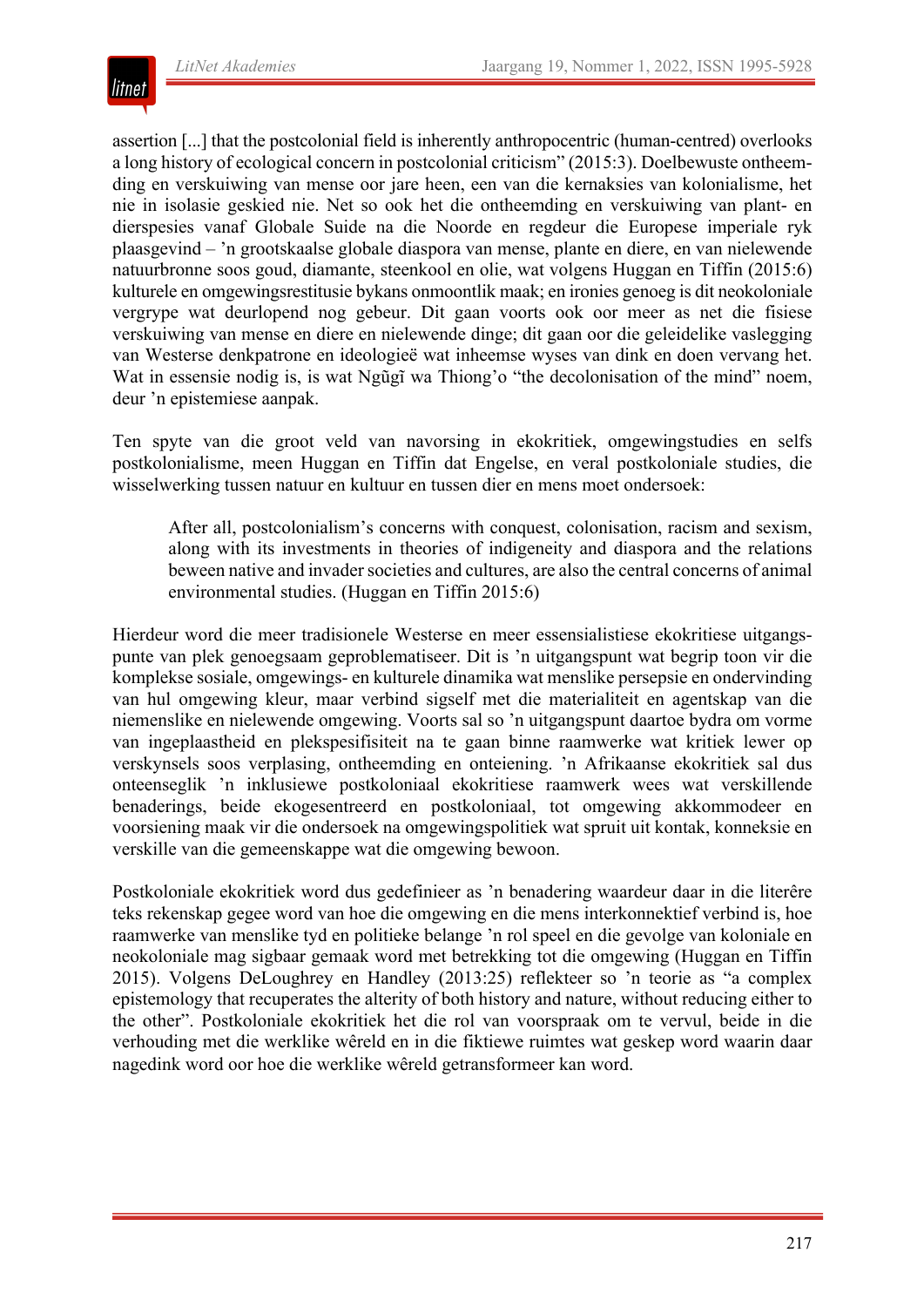

#### **5. 'n Afrikaanse ekokritiese raamwerk**

Gedurende die afgelope aantal jare, ná die eerste ekokritiese artikel in Afrikaans deur Meintjes (1995), het daar toenemend nuwe rolspelers tot ekokritiese navorsing toegetree. Andries Visagie (2013) voorspel in 2013 dat meer Afrikaanse literêre kritici hulself by Meyer en Smith se stemme sal voeg, en Meyer (2021) identifiseer die volgende rolspelers (in datumvolgorde) wat Afrikaanse tekste ekokrities ondersoek: Meyer (2006a, 2006b, 2008, 2010, 2012, 2014, 2015, 2019), Steenkamp (2011), Smith (2012a, 2012b, 2014), Van Heerden en Visagie (2013), Woodward en Lemmer (2014), Barendse (2016), Crous (2016), Fourie (2018), Burger (2019), Viljoen (2019 en 2021) en Marais (2020).

In haar oorsigartikel identifiseer Meyer (2022:87–8) vervolgens vyf ekokritiese navorsingstemas wat tot op hede in narratiewe literatuur ondersoek word. Die vyf temas handel opsommend oor menslike interaksie met die natuur, die natuur as persoonlike plek van identiteit, etiese kwessies rondom die mens se magsposisie oor die natuur, die positiewe rol van die natuur in menslike welsyn, en laastens die ondersoek na hoe historiese ontwikkeling deel vorm van die betekenis van landskap. Dit is dus duidelik dat daar reeds uitgebreid besin is oor die ekokritiek as raamwerk vir die ontleding van Afrikaanse tekste. Hoewel dit 'n handjievol artikels verteenwoordig in die breër literêrteoretiese landskap, is dit duidelik dat bepaalde tendense wel reeds sigbaar raak en spesifieke elemente meer prominent vertoon.

Spesifieke onderwerpe wat in die afgelope jare betrek word, is plek en plekspesifisiteit (Smith 2012a, 2012b, 2016, 2021 en Greyling 2015, 2017), stedelike ekokritiek (Coetzee 2015), dierestudies (Woodward 2008, Woodward en Lemmer 2008, Visagie 2013, Barendse 2016, Crous 2016, Viljoen 2019, Burger 2019), nuwe materialisme (Smith 2012, 2014a, 2014b, Neil van Heerden 2021), objekgeoriënteerde ontologie (Smith 2014a, 2014b, Burger 2019), geokritiek (Barendse 2013 en Smith 2021), ekokritiek en filosofie (Smith 2018), Afrikaekokritiek (Vital 2008, 2015), ekologie en identiteit (Steenkamp 2011), natuur en identiteit (Meyer 2008, 2014), mens-natuur-verhoudinge (Meyer 2012, Smith 2016), postkoloniale ekokritiek (Visagie 2013), distopiese ekologie (Viljoen 2012), ruimtestudies (Smith 2021) en nuwe animisme (Van Heerden 2021).

Uit die opgawe van bogenoemde onderwerpe van ekokritiese ondersoek blyk dit dus dat ons meestal dieselfde oorkoepelende tendense as ons internasionale eweknieë in ons navorsing insluit. Die vraag kan gevra word of daar enigsins verskille is tussen 'n Afrikaanse en 'n Westerse ekokritiek. Ek wil hier argumenteer dat 'n Afrikaanse ekokritiek oorwegend *plek* sentraal stel, en daarmee saam dat ons oorwegend met 'n postkoloniale ekokritiek te doen het. 'n Herevaluasie van vorige navorsing wat met postkolonialisme as teoretiese uitgangspunt gewerk het, sal verdere raakpunte met postkoloniale ekokritiek aantoon. 'n Afrikaanse ekokritiek sou dus nooit slegs op die oorwegend Westers geïdentifiseerde kenmerke van ekokritiek kan fokus sonder om die bewussyn van koloniale kragte, politieke bewegings, historiese konteks en menslike invloed op plek in ag te neem nie. Ons kan die Afrikaanse ekokritiek 'n postkoloniale ekokritiek van plek noem, waarin plek insluitend van die sosiale en politieke kragte gesien word.

'n Afrikaanse ekokritiese raamwerk sal die hier onder gelyste kenmerke insluit, soos meestal reeds gevestig in bestaande navorsing waarna vroeër verwys is. Verwante aspekte wat nog nie ontgin is nie, word ook hier ingesluit en met hierdie lys word daar nie aanspraak gemaak daarop dat dit die enigste kenmerke is nie, maar juis dat dit 'n organiese en steeds ontwikkelende en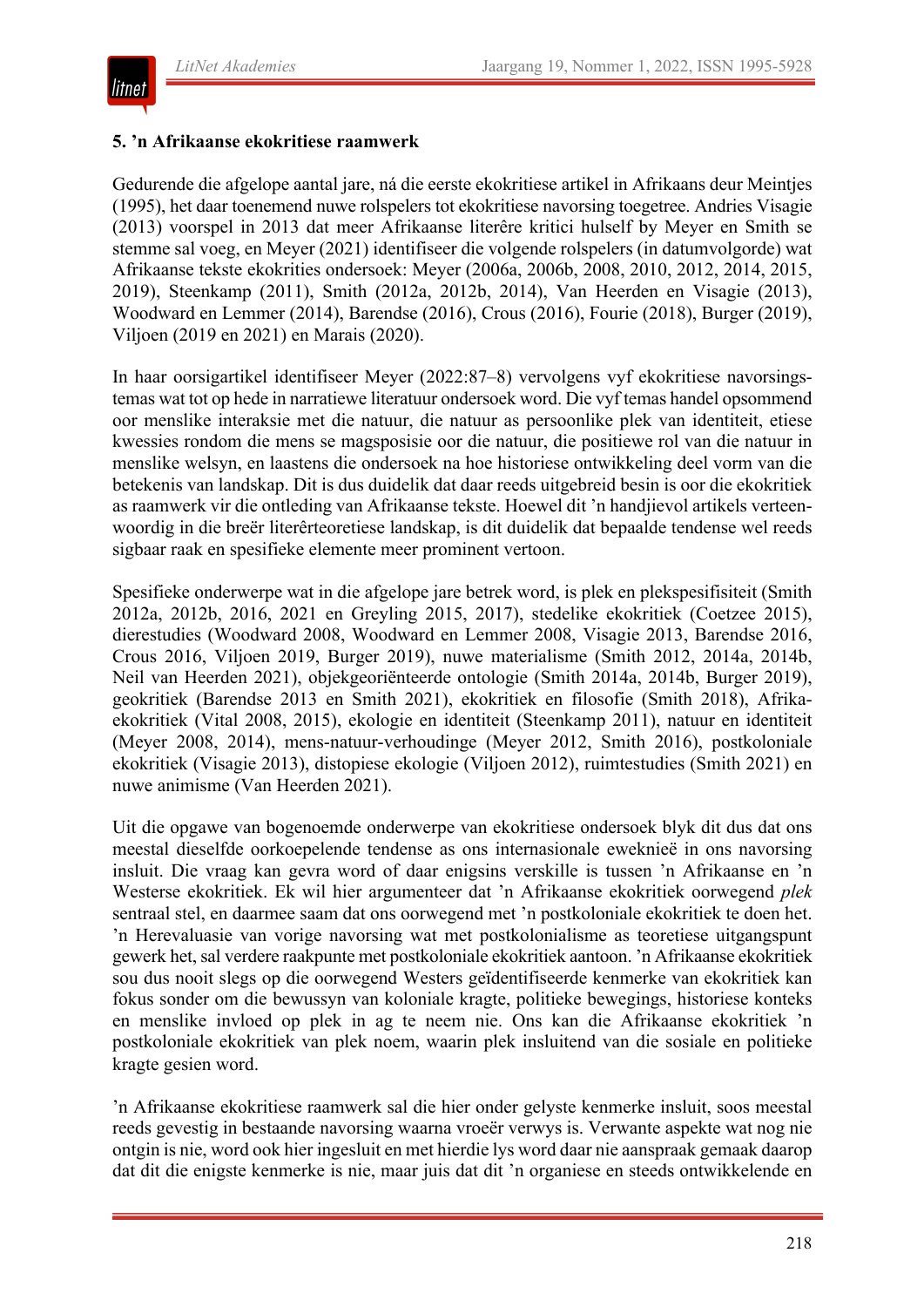

interkonnektiewe netwerk van eienskappe is, voortdurend aan die ontwikkel. Weens die verweefdheid van kenmerke word dit nie in 'n spesifieke volgorde aangebied nie, maar as 'n geheel van idees.

- 1. 'n Bewussyn en ontleding van plek as spesifieke persoonlike ruimte, as herkoms en identiteit.
- 2. 'n Ontleding van die unieke verbintenis tussen mens en plek.
- 3. 'n Bewussyn en ontleding van die politiese geladenheid van plek, soos ook weerspieël in byvoorbeeld plekname en die verandering wat plekname ondergaan, spesifiek binne die Suid-Afrikaanse landskap.
- 4. 'n Klem op die postkoloniale ekokritiese ontleding van plek en neokoloniale kragte wat op plek in sy verbintenis tot mense inwerk.
- 5. Menslike geskiedenis soos deur natuurlike geskiedenis geïmpliseer.
- 6. 'n Ondersoek na landskap en kollektiewe geheue.
- 7. Plek, ontheemding, vreemdelingskap en buitestanderskap.
- 8. Plek en bewoning van plek.
- 9. 'n Ondersoek na kultuur as 'n ekosistemies georganiseerde produk.
- 10. Die agentskap van plek.
- 11. Ingeplaastheid, plekverbondenheid en plekspesifisiteit.
- 12. Die sublieme en die nuwe sublieme.
- 13. Plek, interkonnektiwiteit en transnasionaliteit.
- 14. 'n Ondersoek na die geografiese landskap, die unieke kenmerke van hierdie landskap ten opsigte van die inheemse, en die wyse waarop die landskap self as stem of karakter in literêre tekste optree.
- 15. 'n Fokus op wildernisgebiede.
- 16. 'n Ondersoek na die unieke lewende niemenslike en nielewende waardeur ons omring is en die verhalende aard van hierdie dinge.
- 17. Geokritiese en plekspesifieke ondersoeke wat die unieke aard van die Suid-Afrikaanse geografiese landskap in ag neem en benoem en vergelykende tekste oor dieselfde plekke ondersoek.
- 18. 'n Ekokritiese denke van diversiteit en veelvuldigheid.
- 19. Met so 'n uitgestrekte kuslyn behoort daar ook aandag gegee te word aan see-etiek.
- 20. Geografie en ekokritiek as kulturele brug tussen mense van uiteenlopende plekke en agtergrond, ook as internasionale brugbouer tussen kontinente.
- 21. 'n Bewussyn en ekokritiese ontleding van water in 'n waterskaars land.
- 22. 'n Groter klem op bioregionale ekokritiek, in die lig van die bioverskeidenheid van die land.

'n Omvattende definisie van 'n Afrikaanse ekokritiek sal 'n noodsaaklike versnyding meebring van bestaande ekokritiese ingesteldhede of selfs ekokritieke, hoofsaaklik hoofstroom ekokritiek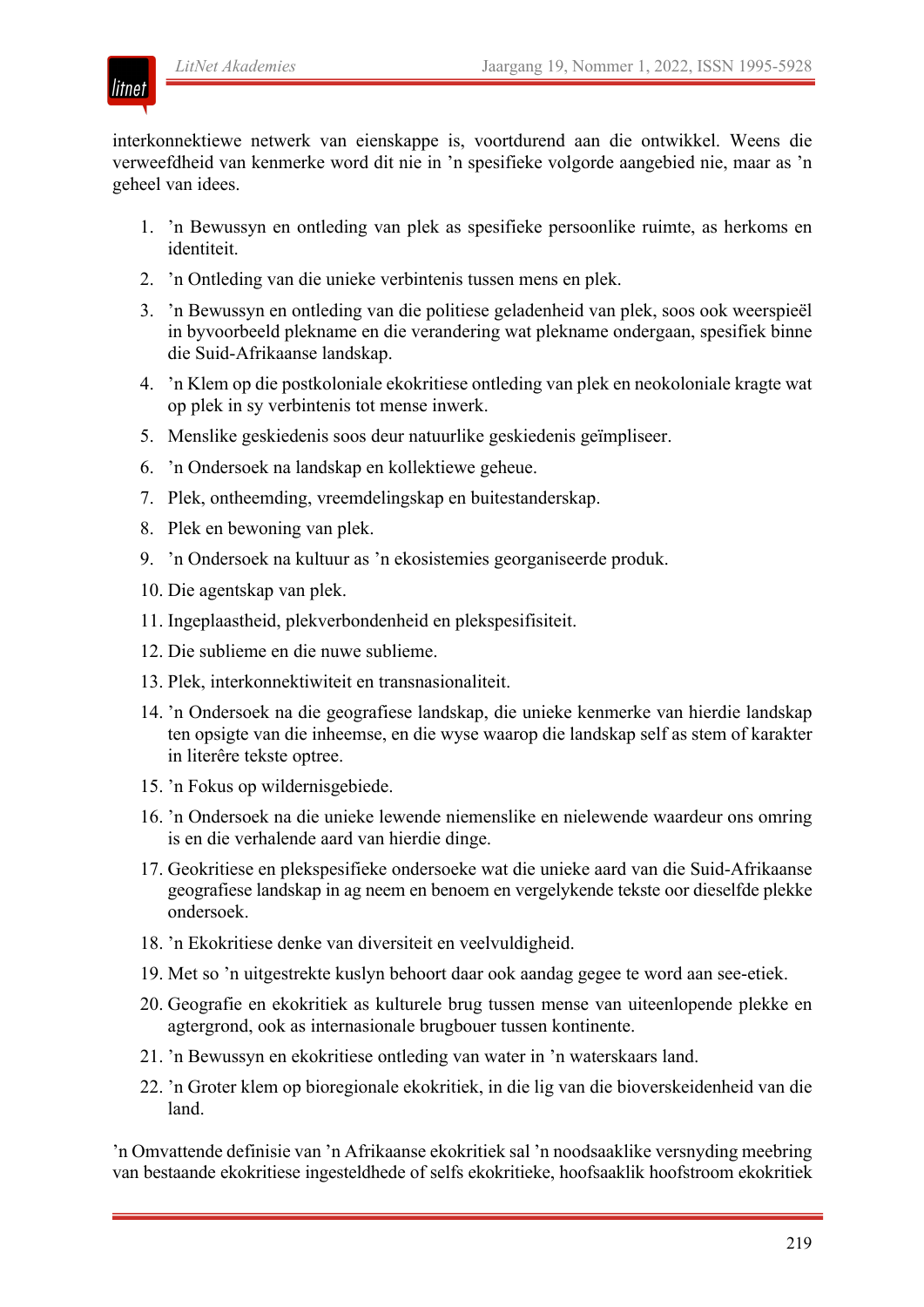

en postkoloniale ekokritiek. Die uniekheid is dus nie geleë in die teoretiese raamwerk as sulks nie, maar in die ondersoekmateriaal, die materiële, sosiale en geografiese spesifisiteite en plekgebondenhede.

So 'n definisie kan wees: a) 'n Omgewingsgesentreerde ekokritiek van plek as 'n materiële en geografiese ruimte van agentskap waarin daar 'n unieke en wisselwerkende verbintenis tussen die mens en die niemenslikes en nielewendes in hierdie ruimte bestaan; b) in samehang en interaksie met bogenoemde, 'n postkoloniale ekokritiek van plek as persoonlike ruimte, as herkoms en identiteit, met inagneming van die politieke geladenheid van plek, die geskiedenis van plek en mens; en c) die wyse waarop hierdie genoemde aspekte tot uitdrukking kom in kultuurprodukte soos literêre tekste, spesifiek Afrikaanse tekste oor die Suid-Afrikaanse geografiese landskap.

Aan die hand van die bostaande inklusiewe teoretiese raamwerk word 'n ontleding van die gekose gedigreeks van Krog gedoen.

#### **6. Ontleding van Krog-gedigreeks aan die hand van 'n Afrikaanse postkoloniale ekokritiek**

Die omgang en verbintenis van Antjie Krog as skrywer en digter met ruimte en plek is merkwaardig. Haar jare lange diskoers met die landskap en spesifieke plekke soos Tafelberg, om maar een voorbeeld te noem, is deurlopend in haar oeuvre teenwoordig. Die belangrikheid van Tafelberg as geografiese en literêre plek is belangrik, gesien teen die agtergrond van die internasionale sigbaarheid van hierdie uiters herkenbare baken wat ook in 2012 die internasionale status as een van die nuwe sewe wonders van die natuur ontvang het. Vanaf "Lady Anne op Tafelberg" (in *Lady Anne*), "rondeau in vier dele" en "Vier seisoenale waarnemings van Tafelberg" (in *Verweerskrif*) tot "tesis in gestapelde sillabeversteuring oor ingebedheid" in *Mede-wete*, waar "die berg […] die kleur van gestoofde pienkgeprikte kwepers [strik]", tree Krog nie net met die berg in gesprek nie, maar met die hele Suider-Afrikaanse geografiese landskap, postkoloniaal en ruimtelik. Nog 'n plekspesifieke ruimte wat Krog herhaaldelik besoek, is die Vrystaatse landskap van haar herkoms, die ruimte wat in die gekose gedigreeks ter sprake is.

As een van die mees vooraanstaande digters en skrywers in die Afrikaanse letterkunde word daar nasionaal en internasionaal met ontsag en bewondering na Krog gekyk, wat nie net as skrywer en digter nie, maar ook as openbare figuur op veelvuldige wyse kommentaar lewer op die Suid-Afrikaanse bestaan. Wat Krog as skrywer buitengewoon maak, is juis haar transendering van 'n enkele invalshoek of fokus. Haar tekste vra om 'n transdissiplinêre benadering, en met elke nuwe teks wat verskyn, daag sy toenemend die grense van literêre teorie en 'n eenduidige blik uit. Uit die groot verskeidenheid teoretiese raamwerke wat reeds in die verlede gebruik is om na Krog se werk te kyk, is die transdissiplinêre raamwerk van postkoloniale ekokritiek besonder geskik om met haar mees onlangse bundel, *Mede-wete* (2014), in gesprek te tree. In Smith (2016) is die ekokritiek as invalshoek gebruik om die slotgedig, "tesis in gestapelde sillabeversteuring oor ingebedheid" (118), in *Mede-wete* te ontleed. Die gesprek met die aarde, as deel van die mede-wete van alle dinge, en die vervlegting van mens en grond en klip en boom is 'n sentrale tema in die bundel, soos reeds op die buiteblad (agter en voor, as 'n eenheid) gesuggereer, waar twee koplose manlike figure oor stukke aarde toutrek.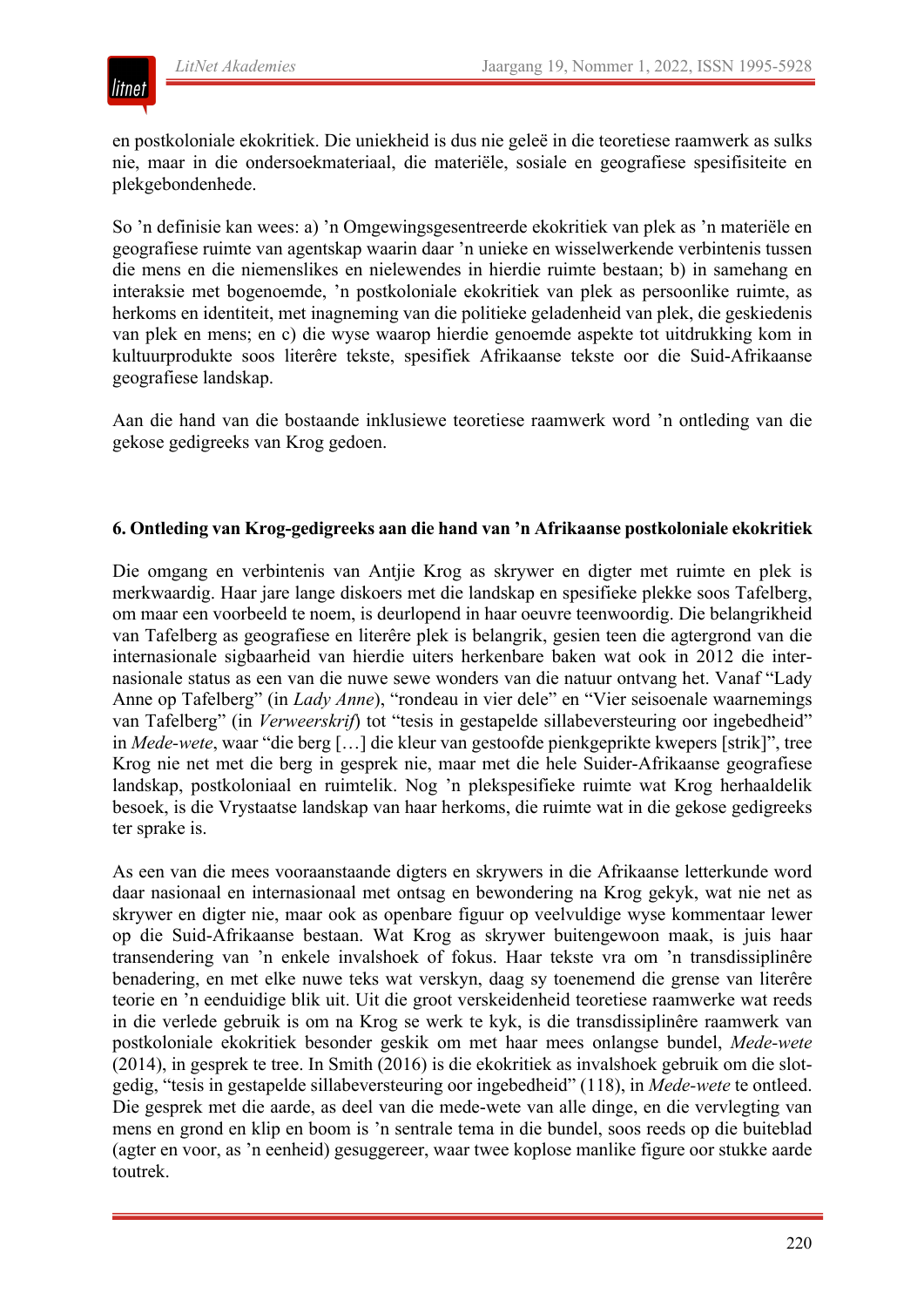

Eienskappe van 'n Afrikaanse ekokritiek, soos in die voorafgaande bespreking weergegee, is deurlopend teenwoordig in die bundel, en ook in die gekose gedig. Daar word nie gepoog om die lys van eienskappe punt vir punt na te volg in die Krog-ontleding nie, maar eerder om te wys op die vervlegting en interkonneksie, nie net van die eienskappe nie, maar van die geheel van 'n Afrikaanse postkoloniale ekokritiek, soos dit by uitstek in hierdie teks blyk.

Die openingsgedigreeks in *Mede-wete*, "werf", wat uit 13 gedigte bestaan, word in hierdie artikel ondersoek, gekies vanweë die gelaagde en multifokale blik op *plek* as troop. Die digter neem die leser op 'n landskapreis vanaf die eerste gedig in die reeks, "'ek wil 'n graf hê om van om te draai'" tot die laaste gedig in die reeks, "Ouwerf", 'n veelfasettige en veelstemmige kragtoer wat plek as sentrale merker in 'n eie Suid-Afrikaanse konteks ontgin. Een van die eerste uitgangspunte van 'n eiesoortige Suid-Afrikaanse ekokritiek, naamlik 'n ondersoek na die rol van *plek*, en hier spesifiek *grond*, word dus hier gevolg. Daar is 'n duidelike bewussyn van plek as spesifieke en persoonlike ruimte, en ook as herkoms en identiteit, soos uit voorafgaande bespreking blyk. Plek as verbintenis tussen mense, die mense se verbintenis met plek, eienaarskap, mag, identiteit en die agentskap van plek word sentraal gestel.

Alreeds met die titel van die gedig, "die werf", word die leser midde-in die leksikale verwysingsraamwerke van die woord geplaas: werf as aarde, as grond, as erfgrond, as plaas, as afgekampte stukkie eiendom, as persoonlike besitting – dus 'n postkoloniale ekokritiese invalshoek. Die aanvang van die uitgebreide motto tot die gedig gee pertinent die leksikale uitleg van die term *werf*:

#### **werf** s.nw.

1. Grond of terrein om 'n huis. 2. Oop plek waar aan skepe gewerk word. Uit Ndl. *werf* (al Mnl. in bet. 1, voor 1598 in bet. 2). Ndl. *werf* is 'n afleiding van die ww. *werven*, oorspr. in die bet. "draai", en vandaar "beweging maak waardeur iets ingesluit of omhein word", soos in die geval van 'n werf. (Bl. 9)

Leksikale verklaring as deel van die motto dra daartoe by dat die leser bewus word van aanvanklike afstand en intellektuele beredenering wat deur die ek-spreker in die gedig onderneem word, wat algaande tot 'n intiem-persoonlike verbintenis ontwikkel. Die selfstandige naamwoord *erf* as sinoniem vir *werf* word implisiet by die leser geaktiveer, wat die kwessie van erfenis en erfgrond by die konteks betrek.

Deur aanhalings uit gedigte van 'n vroeë anonieme digter, en uit Jan F.E. Celliers, Eugène Marais en N.P. Van Wyk Louw, kontekstualiseer Krog die term *werf* as besitting, as persoonlike ruimte, en die mens of man, meer eksplisiet, as heerser. Dit is veral die skokkende en ironiese vers "fragmente" van Anoniem (9) wat die toonaard vir die hele gedigreeks inlui:

As ek 'n man is, dan moet ek ook 'n plaas hê;

As ek dan 'n plaas het, dan moet ek ook 'n vrou hê;

As ek dan 'n vrou het, dan moet ek ook 'n kind hê;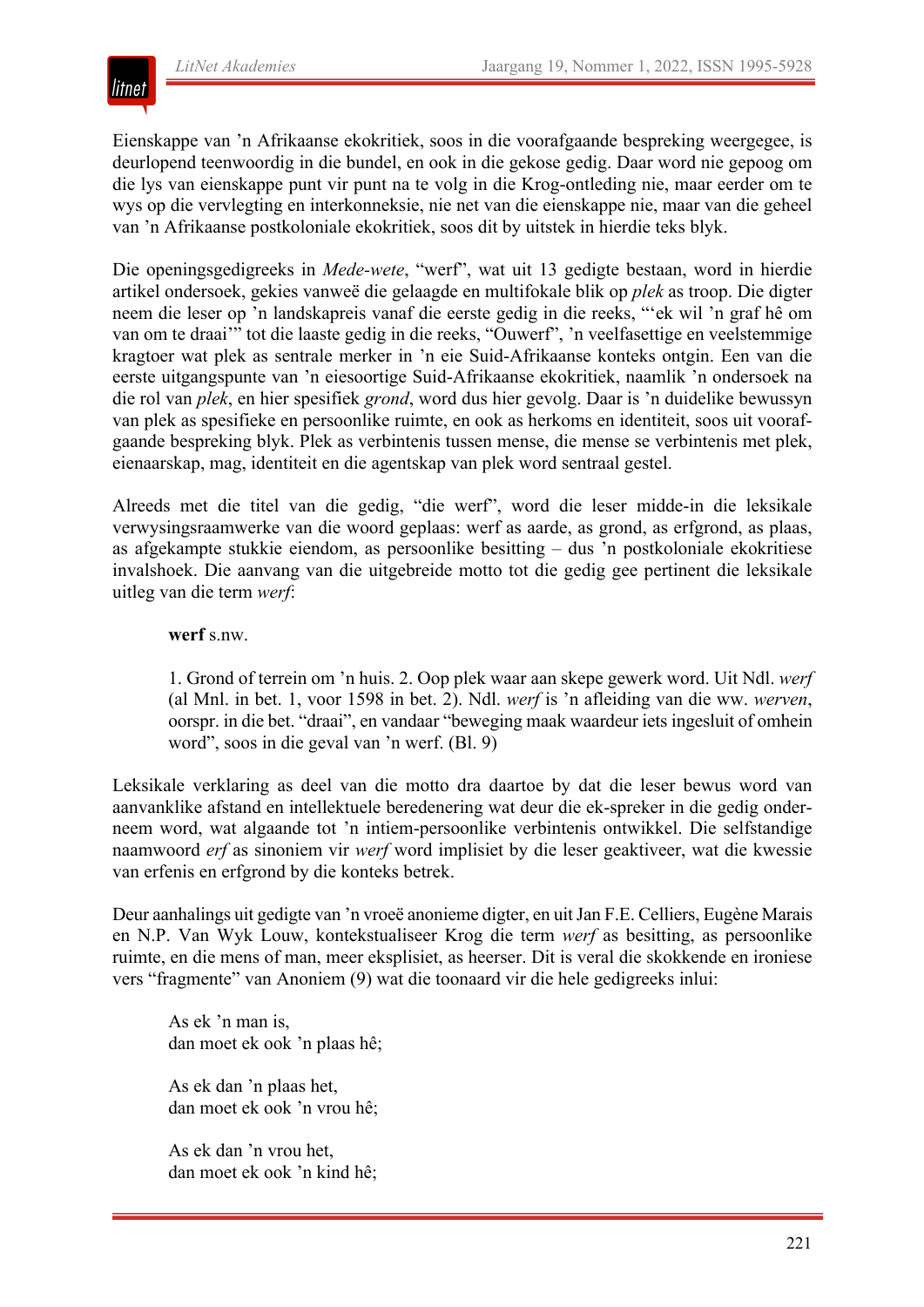

As ek dan 'n kind het, dan moet ek ook 'n meid hê;

Die direkte analogie vanaf die besitterskap van grond tot geslags- en rassediskriminasie is duidelik in hierdie gedig – 'n driedubbele onderwerping van geslag, ras en plek. Die gebruik van die raspejoratief *meid* druk nie net 'n gebruikstaal uit wat tekenend is van die tyd (vroeë 19de eeu) waarin die gedig geskryf is nie, maar weerspieël ook 'n sosiopolitieke ideologie wat tot laat in die 20ste eeu van krag was in die Suid-Afrikaanse bestel – die menslike geskiedenis van geografiese afbakening en besitterskap soos deur natuurlike geskiedenis geïmpliseer.

Hierdie aanhaling, ingebed in die gedigreeks, ondersoek derhalwe ook die kollektiewe geheue van verskillende mense, wit en swart – die oorgeërfde geskiedenis van onderdrukking en magsvergrype en kolonisering van mense en plekke deur wit mense, implisiet gestel teenoor ervaring van onmag en oorheersing van die swart mense. Met die aanhaling slaag die digter daarin om met enkele kwashale die hele polarisasie en vergrype van die verlede oop te kerf, daar, vir almal om te lees. Die aanhaling is beide aanklag en klaaglied van skuld en erkenning vir die wit leser, terwyl die swart leser hiermee identifiseer as klaaglied van sy eie gekoloniseerde, ontheemde en oorheerste verlede.

In die eerste gedig, "'ek wil 'n graf hê om van om te draai'", word die dood van die vaderfiguur as tema gebruik om die sinonieme aard van vaderskap, grondbesitter en identiteit deur te trek, wat ironiserend is teen die agtergrond van die kras "Anoniem"-mottogedig. Verwysings na "hoort" en "nie hoort nie" staan sentraal: Die digter sien haarself as een met die vader, "'n deel van wat ek is hoe ek hoort", wat saam met die vader terugkeer na die grond toe. Vader en grond word sinoniem, die plek van behoort. Hoort en nie hoort nie sny egter dieper – dit dui eweneens op die selfgeregtigheid van wit bewoners van hierdie plek in die verlede, die toe-eiening van en heerskappy oor plek en mense van die plek, terwyl 'n nuwe vorm van vervreemding en ontheemding intree wat deel van die huidige politieke bestel uitdruk. Die "gehawendheid", "ontroosbaarheid" en "onmededeelsaam[heid]" van die groep begrafnisgangers is tekenend van ontheemding, vervreemding en van nie hoort nie, 'n nuwe vorm van buitestanderskap, wat toenemend deel van die ervaringswêreld word van die voorheen bevoorregtes, en deel van 'n postapartheid werklikheid:

[...] sy verwarde

nageslag staan waar ons voel ons nie hoort nie verduur deur geboortegrond waaraan ons vir geslagte bloei plek kon niemand vir ons bestendig nie [...] (10)

Die beskrywing "verwarde" met betrekking tot "nageslag" dui moontlik op die dilemma waarin die Afrikaner hom deesdae bevind – sy geïmpliseerde skuld aan die verlede en aan die dade van sy voorvaders, die verwarring oor sy plek en "reg" op hier wees in die huidige Suid-Afrikaanse landskap, gebrek aan leierskap in die land en die in duie stort van bestaande strukture, wat bydraend is tot die aftakeling van bestaande plekspesifieke hulpbronne soos water en grond, wat op sigself 'n enorme impak op die voedselvoorsieningvermoë van die land het – alles dinge wat tot ontheemding en vervreemding en verwarde identiteit kan lei. Voorts verwys "verwarde nageslag" ook na die gekompliseerdheid van die Suid-Afrikaanse gemeenskappe, wisselwerkinge tussen kultuurgroepe, kultuurverskille, maar ook kultuurooreenkomste. Want in al die kulture word grond en plek as 'n sentrale bate beskou, as 'n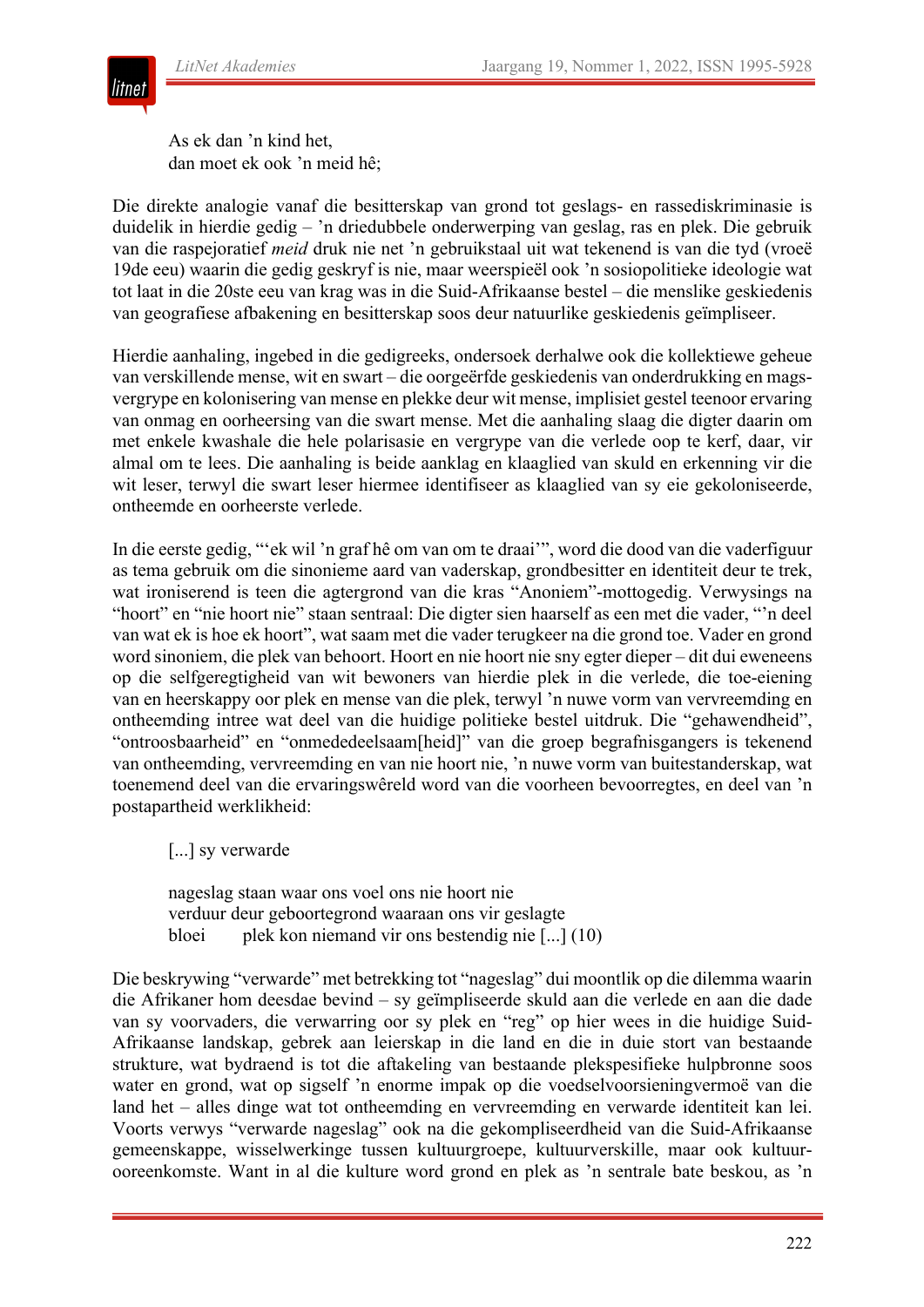magsposisie, en die verbintenis tussen kultuur en plek dui op die feit dat kultuur ook ekosistemies georganiseer is.

In die gedig is dit duidelik dat die "geboortegrond" verlore is, nie bestendig kon word nie; die grond het die familie wat daarvoor gebloei het, maar net "verduur" – 'n antropomorfiese eienskap wat aan die grond toegedig word, en bevestiging daarvan is dat die aarde aan niemand kan behoort nie, 'n refrein wat in meer as een latere gedig weerklink, byvoorbeeld in "(probeerslag 5: grond"):

hoe duidelik praat die grond nie met ons nie: dit behoort nie aan ons nie, ons behoort aan die grond soos lug behoort grond aan niemand nie. (100)

Met die intree van die antropomorfisme in die gedig wys die digter op die wyse waarop daar stem en agentskap gegee word aan die plek self as verhalende en aktiewe deelnemer aan die diskoers.

Die verlies van die vader is ook die verlies van die samebindende faktor van plaas en geboortegrond: "hy's weg en hoe los dryf ons nie reeds" (11). Die verlies strek dieper – dit is ook die verlies van die "Afrikanergewete", die "taalheid" en "witheid".

In teenstelling met die geïmpliseerde baasskap van die vader en die onhandigheid van die swaers, skoonseuns, kleinseuns en neefs wat "nie een tuis is met 'n graaf nie", en by implikasie nie dieselfde verbintenis met die grond het as die vader nie, is die stem en teenwoordigheid van Hendrik Nakedi wat oorneem met die toegooi met "grond in sy eeltgewerkte hand" (11), 'n verteller wat in die vyfde gedig, "'n verhaal", sterker op die voorgrond tree. Die jare lange verbintenis tussen Matjama (die vader Willem) en Hendrik, wat saam met hom grootgeword het en 'n leeftyd lank saam met hom gewerk het, word ontgin. Ironies natuurlik ook, hoe die veelvuldige betekenislae van die woord "tuis", hier ingespan word.

Hendrik en die vader, Willem, se "ewe grootword" (met "ewe" 'n weerklank van die woorddeel "mede-" in die bundeltitel), en "gelyk-gelyk" wees, en hul gesamentlike verbintenis tot die grond kom tot 'n skielike einde met die dood van Willem. Die verhouding van die twee mans met die grond word direk beïnvloed en gekompliseer deur die verhouding van baasskap en eiendomsreg. Ten spyte van die liefdevolle broederskap tussen die twee mans is die skreiende slotstrofe waarin Hendrik sy begeerte na grond uitspreek, tekenend van die "mede-wete" van onreg en skuld wat die kinders en kindskinders moet dra:

grond sal ek wil hê klein ek wil kan weet: mýne hier bly ek hier bou ek sit ek op my plek [...] (17)

Ironies is die woorde "sit ek op my plek" (17), wat nie net op die begeerde besitterskap van grond wys nie, maar ook sinspeel op die idiomatiese uitdrukking *iemand op sy plek sit*, dikwels vanuit 'n magsposisie gesê aan 'n kind, onderdanige of mindere.

Eendersheid, mede-mens wees en gelyk wees word 'n ironiese sinspeling op andersheid en buitestanderskap. Ook in "dis hy!" (22) word die "aandadigheid" "onverduurbaar", want "vas/ geheg bly ons hede aan die verlede sterf": die hede kan nie van die verlede ontkom nie en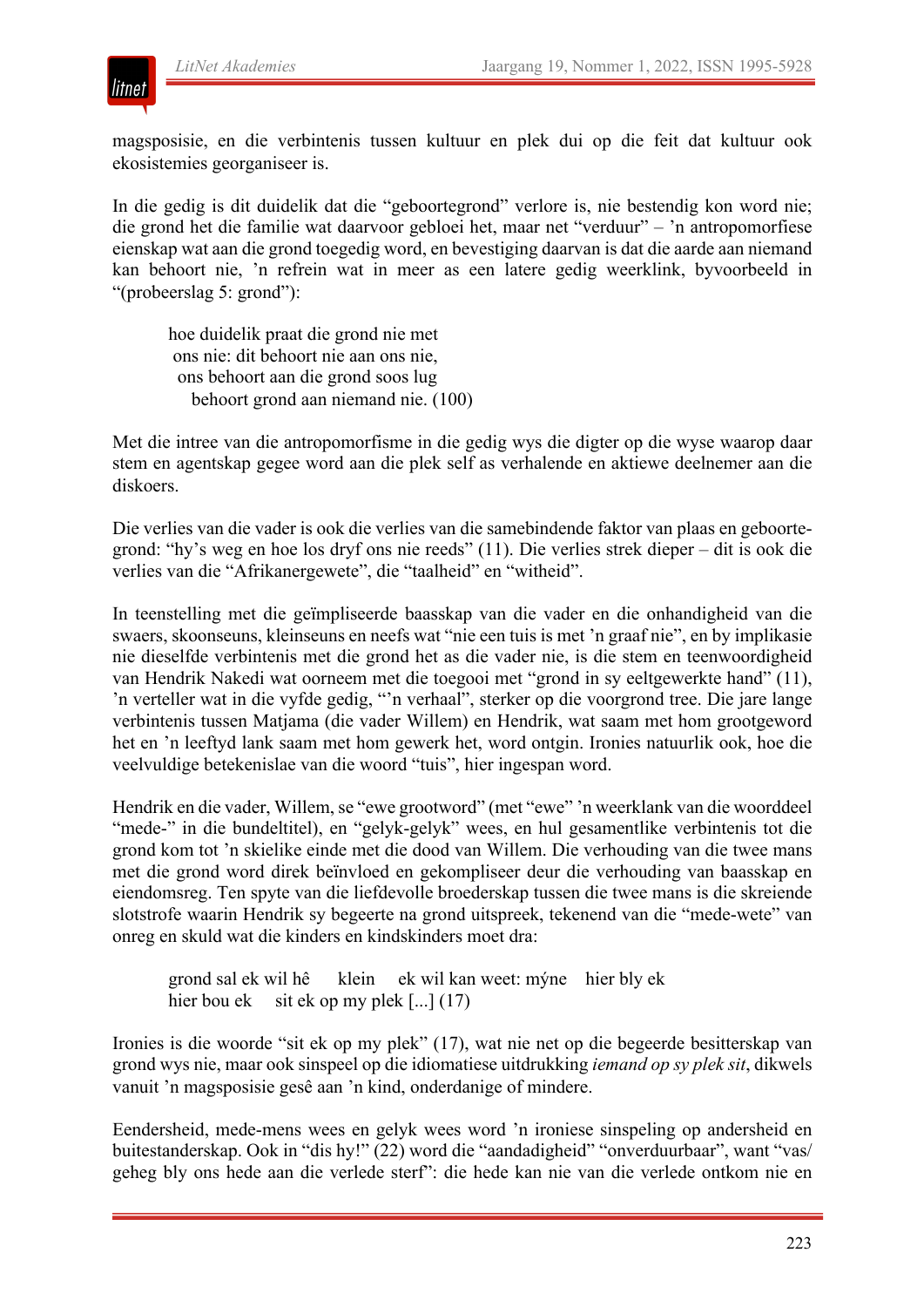

bepaal die leefbaarheid van die hede. Die ondertoon is dié van magteloosheid, verlies en hartseer oor die onontkombaarheid van die verlede.

Waar "'n verhaal" met die konkrete werklikheid werk, is die daaropvolgende gedig in die reeks, "leef die mite" (18), meer abstrak en universeel van aard. Die gevoel van plekgesentreerdheid, plekspesifisiteit, plekverbondenheid en ingeplaastheid word in oorrompelende, voortstuwende taal en beelde aangebied. Nie net slaag Krog daarin om 'n ingeplaaste leeservaring by die leser te bewerkstellig deurdat die leser voel of sy dáár is nie (implisiet die Vrystaatlandskap van "bloekom- wilger- populier"-bome) – maar ook meegevoer word deur die jubelende ode aan die "sublieme" skoonheid van die aarde. Alles berus egter uiteindelik op die "mite" wat ons leef, "die grond-as-ons-s'n", dat die verruklike plek waarmee ons identifiseer, aan ons behoort. Hieruit spruit voort 'n gevoel van verlies aan die sublieme en herkenning van 'n nuwe, hersiene sublieme, waarin skoonheid en verwoesting paradoksaal saam bestaan. 'n Interpretasie van die hersiene sublieme sien nou die landskap as slagoffer van die geskiedenis en van menslike aksies (Smith 2012a:511).

Die verbintenis tussen plek en geboorte word eweneens in die gedig herhaal, die lewensdraad wat plekverbondenheid bewerkstellig, met die implisiete betekenis dat ons van die aarde is, "nog altyd van stof is" (19), soos die daaropvolgende gedig dit uitdruk. In die slotreël word die mite wreed verbreek: "totdat 'n vlammestriem ons verlange tot stoppels seng" (18). Die "vlammestriem" herinner eweneens aan die onvermydelike oordeel van aardverwarming wat op die aarde wag.

Die besitterskap van die mens oor die aarde word ook in die lieflike pantoen "versteende boomstam" (23) ondersoek:

die aarde behoort aan niemand en is gesmolte ewigheid.

Ewigheid, ekologiese tyd, transnasionaliteit ("hier op jou lessenaar in Kanadese mika lig") en relatiwiteit van die menslike bestaan op aarde is temas wat in hierdie gedig aangesny word. Agentskap en die aarde as handelende agent tree op die voorgrond wanneer die aarde sing, maar ook die mens aanspreek. Met die woorde "die aarde is een en spreek jou vry van vaderlandsbesit" word die leser gedwing tot die besef dat grondbesit en die besit van 'n vaderland relatief is. Dit is 'n ontgogelende gewaarwording teen die agtergrond van die land se politieke klimaat, maar terselfdertyd bevrydend. Die "argeloos" opgetelde klippie in die Vredefortkrater blink nou in "Kanadese mika lig" – oor vaderlandsgrense en "vaderlandsbesit" heen; die skoonheid transendeer een bepaalde plek en word deel van 'n universaliteit, 'n sang "in gigabyte". Die pantoen as versvorm is hier uiters geskik om die onderlinge verbondenheid van alle dinge deur herhaling en skakeling uit te druk.

Die skoonheid van die plek word in "om soos vroeër" (21) aan eie lyf ervaar, om "nader aan die afdraai te hoor hoe rits my gewrigte los / hoe sidder my vel [...]", "[...] liedswermend soos / ek eens geloop het as julle kind [...]". Maar die skoonheid is aangetas deur die "werf van leuens". Die "wit batende kind", wie se lewe eens "in stand gehou" is deur haar ouers en deur "volkoringheilsaamheid" en onvernietigbaarheid, dra nou die skuld van haar bevoorregting, waarvan sy self "sorgloos dieploos bloosloos" deel was en sién die "heerskare" wat "onder ons hak" verbrysel is: "ek dra met julle saam dit wat nou so / skeur uit 'n haag van bloed en bitter wraakgebroei." Hier word by uitstek multidimensioneel na die stukkie gekose aarde gekyk – dit sluit in die ontnugterende besef van skuld en die diep skeur wat veroorsaak is nie net in die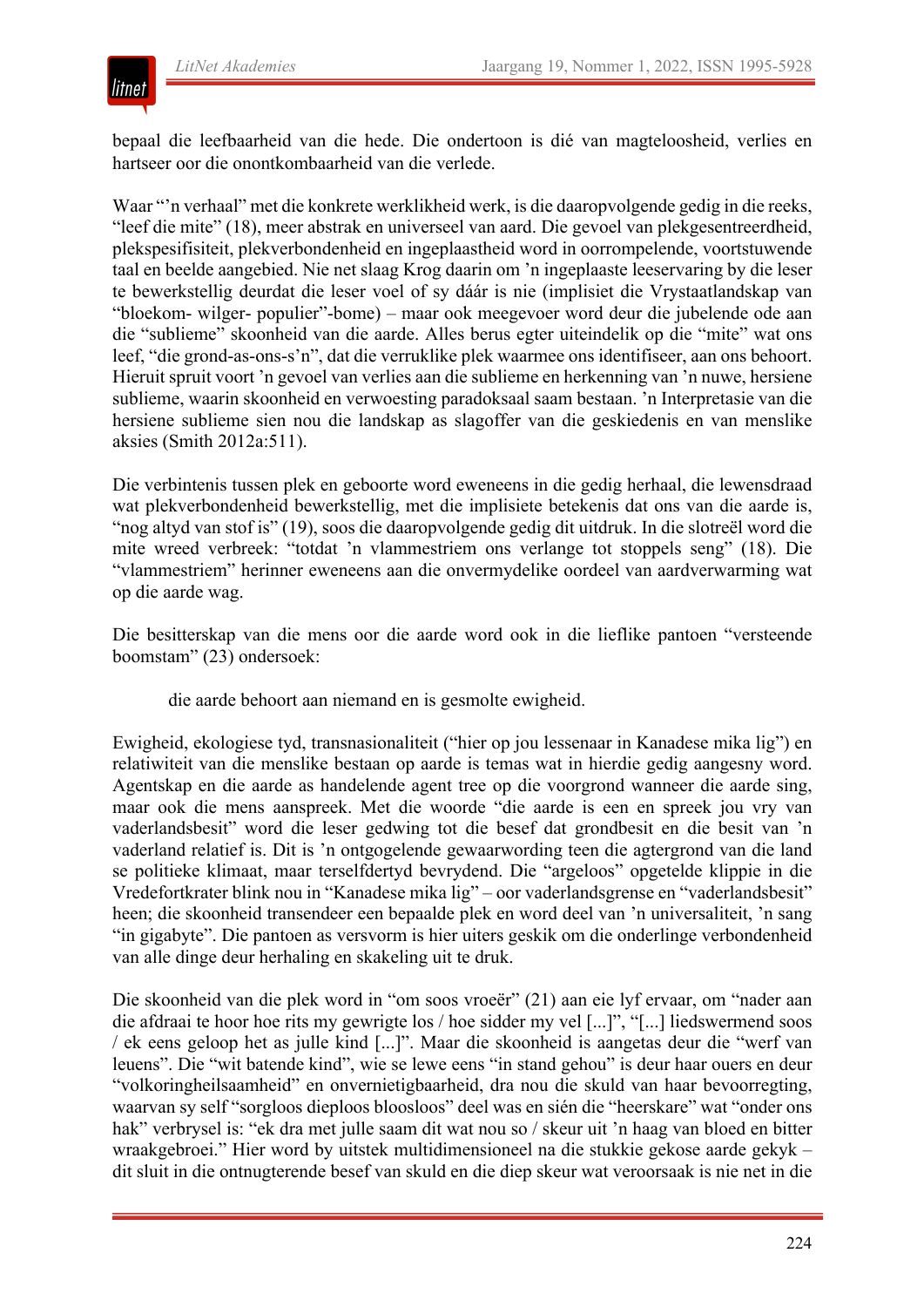

aarde nie (vergelyk die voorbladkunswerk), maar ook tussen "ons" en "julle". Die verwysing na "onder ons hak 'n gehaksel wat bloei" gaan so ver as om die Bybelse konnotasie (Gen. 3:15) van verbryseling van die vyand (die slang as simbool van boosheid) te aktiveer – iets wat die diepgewortelde haat van die verlede versinnebeeld, en die skuld waaraan die digter-verteller nou saamdra.

In die twaalfde gedig (24) word van opstapelingstegnieke gebruik gemaak om die toenemende verval van die plaas uit te druk, waardeur die kwessies van grondbesit en grondbestuur geproblematiseer word. 'n Politieke bestel wat misluk in sy pogings tot grondhervorming word implisiet hierby betrek. Die skoonheid bly egter onderliggend teenwoordig as iemand nog soggens uitstap op die werf en "haar hande [lig] soos goue granate" (24).

Dieselfde plek, dieselfde plaas, met die botsende gehegthede van verskillende mense, veronderstel 'n netwerk van verhoudings wat die gekompliseerde werklikheid van die Suid-Afrikaanse landskap en plek uitdruk, hul plekgehegthede en -verbintenisse. Eweneens word die nieverbondenheid van die grond en grond se onafhanklike agentskap uitgebeeld. Deur gebruik te maak van die voorgestelde inklusiewe raamwerk van 'n eie Afrikaanse ekokritiek wat beide ekosentries en postkoloniaal na plek en omgewing kyk, word plek uitgedruk wat kontekstueel as deel van 'n netwerk gesien kan word, 'n uitgebreide en interaktiewe raamwerk van verhoudings wat wedersydse insluiting behels. Die betekenisse wat deur die mens aan plek gekoppel word, weerspieël die unieke eienskappe van nie net die landskap nie, maar die kollektiewe, kulturele en historiese geheue van die spesifieke plek, terwyl die rol wat plek speel, op aktiewe agentskap dui.

## **7. Ten slotte**

Krog slaag in hierdie gedigreeks daarin om die leser voor dié één waarheid tot stilstand te bring: dat "[grond] – tussen hakies onvertaalbaar" is, soos gedig 4 (14–5) getitel is. Die gedigreeks se veelstemmige aard slaag daarin om al die stemme van die mense wat op die "werf" woon, te laat opklink; en die aarde self praat mee. Skuld en onreg, liefde, verlange, ontheemding, vervreemding, maar ook hoop word weergegee in 'n vervlegting van verhoudings en verwantskappe tussen wat óp en wat ván die aarde is.

John Muir, natuurskrywer en biograaf van Walt Whitman, maak meer as 'n eeu gelede die volgende stelling oor die poësie van Whitman, woorde wat eweneens vandag waar is van Krog se poësie en skrywerskap: "When we try to pick out anything by itself, we find it hitched to everything else in the universe" (Muir 2019:110).

Om 'n blik op die Afrikaanse postkoloniale ekokritiek te werp, beteken nie om op 'n binêre wyse skeiding te maak tussen ekokritiek aan die een kant, wat hoofsaaklik oor omgewing en natuur gaan, en postkolonialisme aan die ander kant, wat oor mense gaan nie. Dit sou neerkom op 'n uiters eng blik wat nie die ingewikkelde konneksies tussen al hierdie sake in ag neem nie. Ek staan dus 'n omvattende, inklusiewe perspektief voor van 'n ekokritiek wat leefruimte en plék skep vir al die onderlinge verbintenisse.

Ekokritiek as literêre teorie van plek is die een teorie – as't ware ook 'n teorie van alles – wat ons in staat stel om hierdie interkonnektiwiteit van alle dinge raak te lees. Die matriks soos in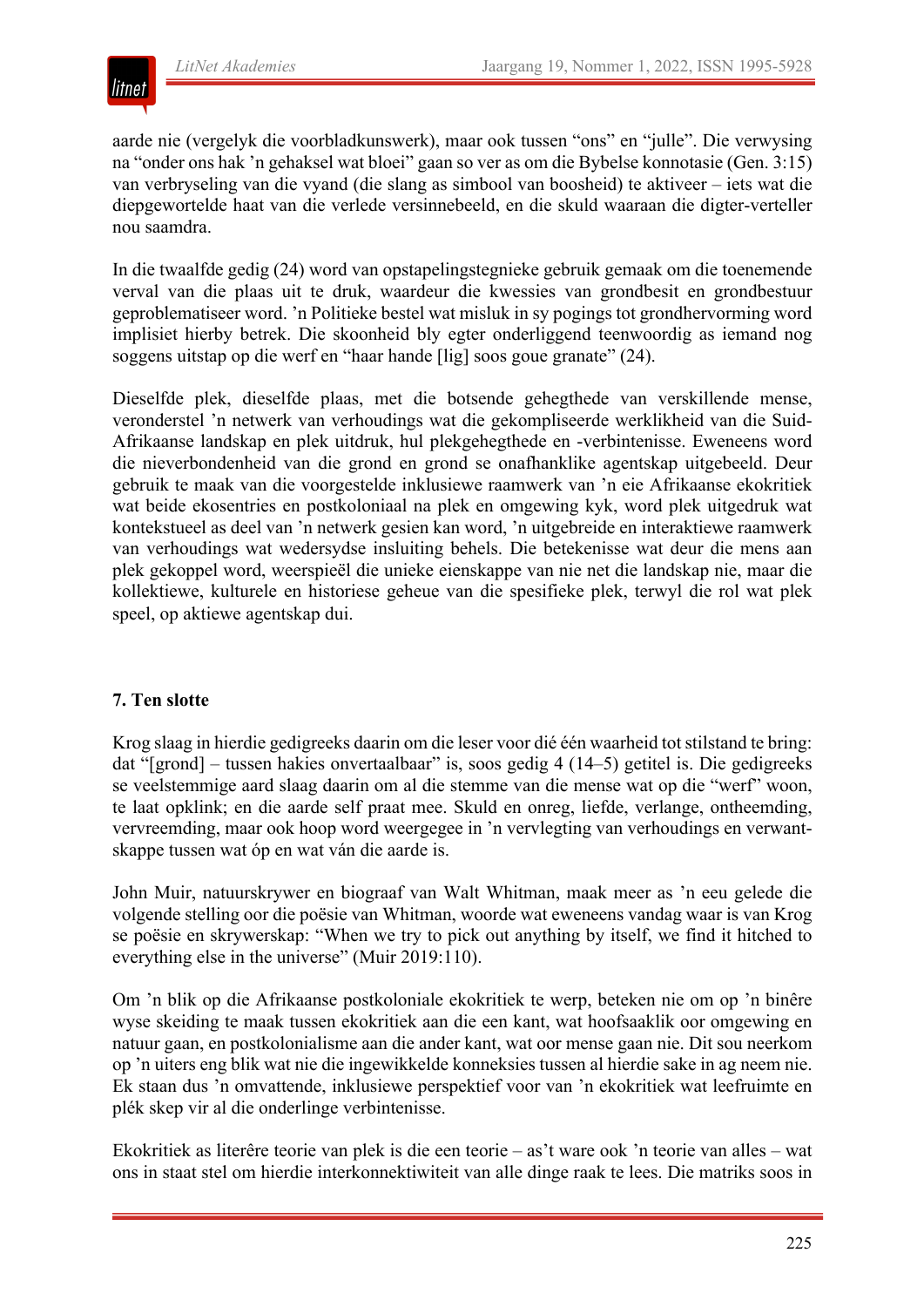

Krog se poësie gevind, is die matriks van die heelal – van alle lewende en nielewende en menslike en niemenslike dinge, die verhoudings van hierdie dinge tot mekaar en die "medewete" dat wat ons ook al op hierdie plek aan die suidpunt van Afrika dink en doen, uitkring en alle dinge en alle mense raak.

Die vinnig veranderende en ontwikkelende landskap van ekokritiek internasionaal dui op toenemende betrokkenheid wêreldwyd by 'n literêre teorie van kritieke belang. In die Suid-Afrikaanse konteks het daar in die afgelope tien jaar 'n versnelling in belangstelling plaasgevind en lewer die Afrikaanse literêre sisteem tans op 'n deurlopende basis waardevolle ekokritiese navorsing. In ooreenstemming met internasionale klemverskuiwings na bioregionale studies, transnasionalisme en veral ook die Globale Suide en sy rol van weerstand en terugskryf, het Afrikaanse navorsers 'n belangrike bydrae om te lewer oor eie plek en eie letterkunde. Ons mag nie toelaat dat daar namens ons letterkunde en ons plek gepraat word nie. Nêrens anders in die wêreld is daar 'n plek presies soos hier nie; niemand anders kan oor hierdie plek skryf en teoretiseer soos juis ons wat van hier is en wat hierdie unieke plekverbintenis daagliks ervaar en die genuanseerde en dikwels problematiese konteks beleef nie. Ons, as die stiplesers van die Afrikaanse letterkunde, moet rentmeesterskap neem van die plek en van die teorie oor die plek en oor die lewende en nielewende dinge wat ons omring.

### **Bibliografie**

Ashcroft, B., G. Griffiths en H. Tiffin. 1989. *The empire writes back: Theory and practice in post-colonial literature.* Londen en New York: Routledge.

Attwell, D. en D. Attridge (reds.). 2012. *The Cambridge history of South African literature.* Cambridge: Cambridge University Press.

Barendse, J.M. 2013. Distopiese romans in Afrikaans na 1999. Doktorale proefskrif, Universiteit Stellenbosch.

—. 2016. Die "grense van menswees" en insekwording in Willem Anker se toneelstuk *Samsa-masjien*. *LitNet Akademies*, 13(3):1–25. https://www.litnet.co.za/wp-content/uploads/ 2016/12/LitNet\_Akademies\_13-3\_Barendse\_1-25.pdf.

Brandt, W. 1980. *North-South: A program for survival (The Brandt report)*. Cambridge en Massachusetts: MIT Press.

Buell, L. 1995. *The environmental imagination: Thoreau, nature writing, and the formation of American culture*. Cambridge, MA en Londen: Harvard University Press.

Burger, B. 2019. "Al half dier": Objekgeoriënteerde ontologieë, gestremdheidstudies en *Siegfried* (Willem Anker). *Tydskrif vir Letterkunde*, 56(2):28–37.

Coetzee, C. 2015. Huisies aan die Rand: Ekokritiek en in die besonder stedelike ekokritiek as lens vir die lees van sewe gedigte met Johannesburg as agtergrond. *LitNet Akademies*, 12(3). https://www.litnet.co.za/wp-content/uploads/2015/12/LitNet\_Akademies\_12-3\_CorneCoetzee 1-50.pdf.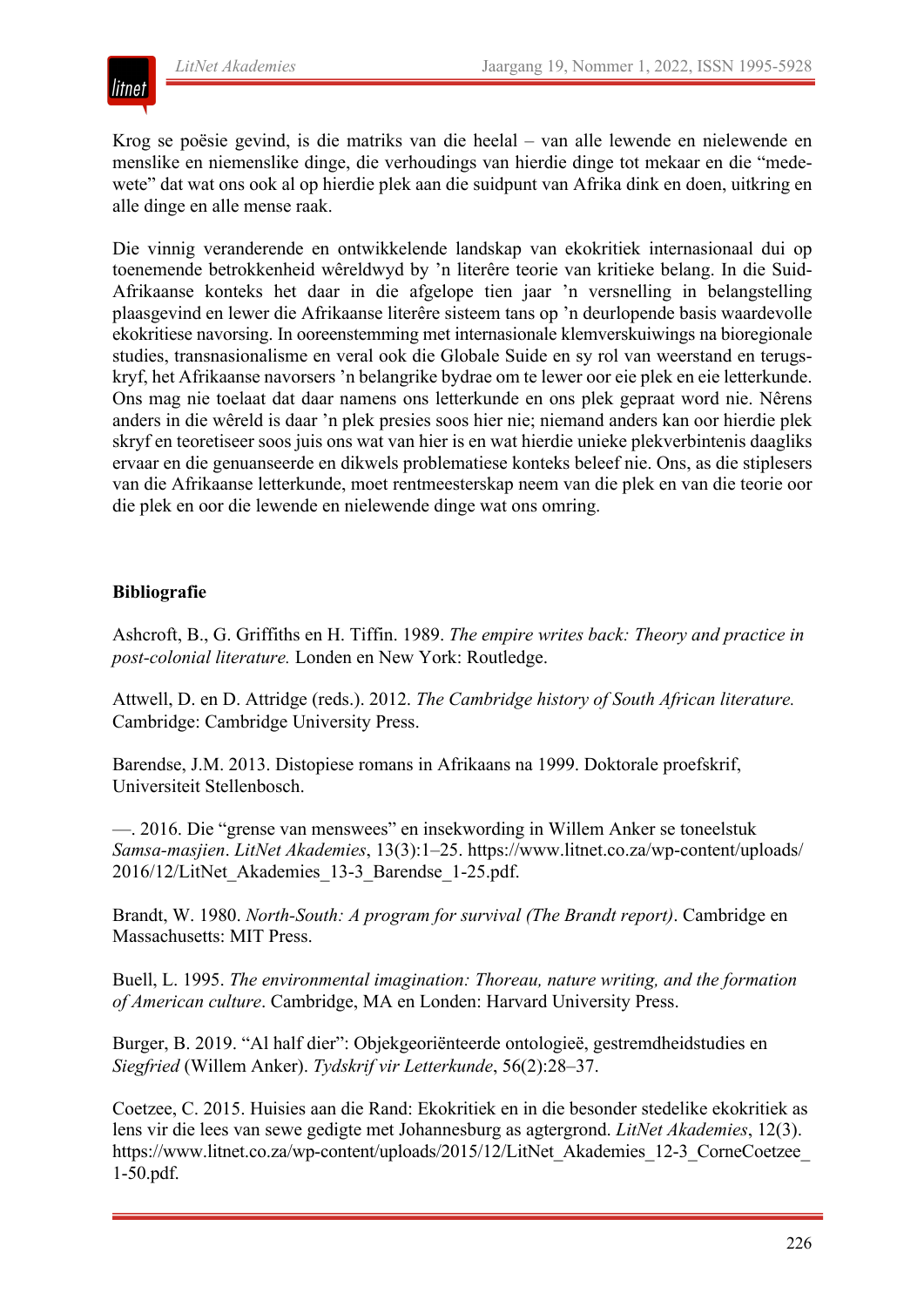

Coetzee, J.M. 1988. *White writing: On the culture of letters in South Africa*. New Haven en Londen: Yale University Press.

Crous, M. 2016a. Die hadeda as liminale dier in *Kaar* van Marlene van Niekerk. *LitNet Akademies*, 13(1):209–31. https://www.litnet.co.za/wp-content/uploads/2016/05/LitNet\_ Akademies\_13-1\_Crous\_209-231.pdf.

—. 2016b. 'n Diergerigte lesing van "Beeld van 'n jeug: duif en perd". *Tydskrif vir Nederlands en Afrikaans*, 23(1):32–47.

Darici, K. 2015. "To draw a map is to tell a story". Interview with Dr Robert T. Tally Jr. on geocriticism. *Revista Forma*, 11:27–36.

DeLoughrey, E. en G. Handley. 2013. Postcolonial ecologies: Literature of the environment. *Caribbean Studies*, 41(2):300–4.

Flys, C. 2010. The state of ecocriticism in Europe – panel discussion. *Ecozon@*, 1(1):108–22.

Foucault, M. en J. Miskowiec. 1986. "Of other spaces." *Diacritics*, 16(1):22–7. https://www.jstor.org/stable/464648?seq=1#metadata\_info\_tab\_contents (10 Januarie 2022) geraadpleeg).

Fourie, R. 2018. Duiwelsadvokate en die ekokritiek. *Tydskrif vir Geesteswetenskappe*, 58(4–2):1010–4.

Galloway, F. (red.). 2019. *Breyten Breytenbach: woordenaar, woordnar*. Pretoria: Protea Boekhuis.

Greyling, F. 2015. Sin van plek, ingeplaastheid en bioregionaliteit in 'n kunstenaarsboekinstallasie, *Mooirivier: weerspieëling en weerklank*. *LitNet Akademies*, 12(3):308–57. https://www.litnet.co.za/wp-content/uploads/2015/12/LitNet\_Akademies\_12-3\_ FranciGreyling\_308-357.pdf.

—. 2017. Plekspesifieke digitale literatuur: Samespel en wisselwerking in nuwe kontekste. *LitNet Akademies*, 14(2):147–89. https://www.litnet.co.za/wp-content/uploads/2017/10/ LitNet Akademies 14-2 Greyling 147-189.pdf.

Handley, G. 2007. Down under: New world literatures and ecocriticism. *The Global South*,  $1(1):91-7.$ 

Huggan, G. en H. Tiffin. 2015. *Postcolonial ecocriticism. Literature, animals, environment.* 2de uitgawe. New York: Routledge.

Johnson, L. 2009. Greening the library: The fundamentals and future of ecocriticism. *Choice,* 7–13. http://www.asle.org/wp-content/uploads/ASLE\_Primer\_GreeningLibrary.pdf (10 Januarie 2022 geraadpleeg).

Krog, A. 2014. *Mede-wete*. Kaapstad: Human & Rousseau.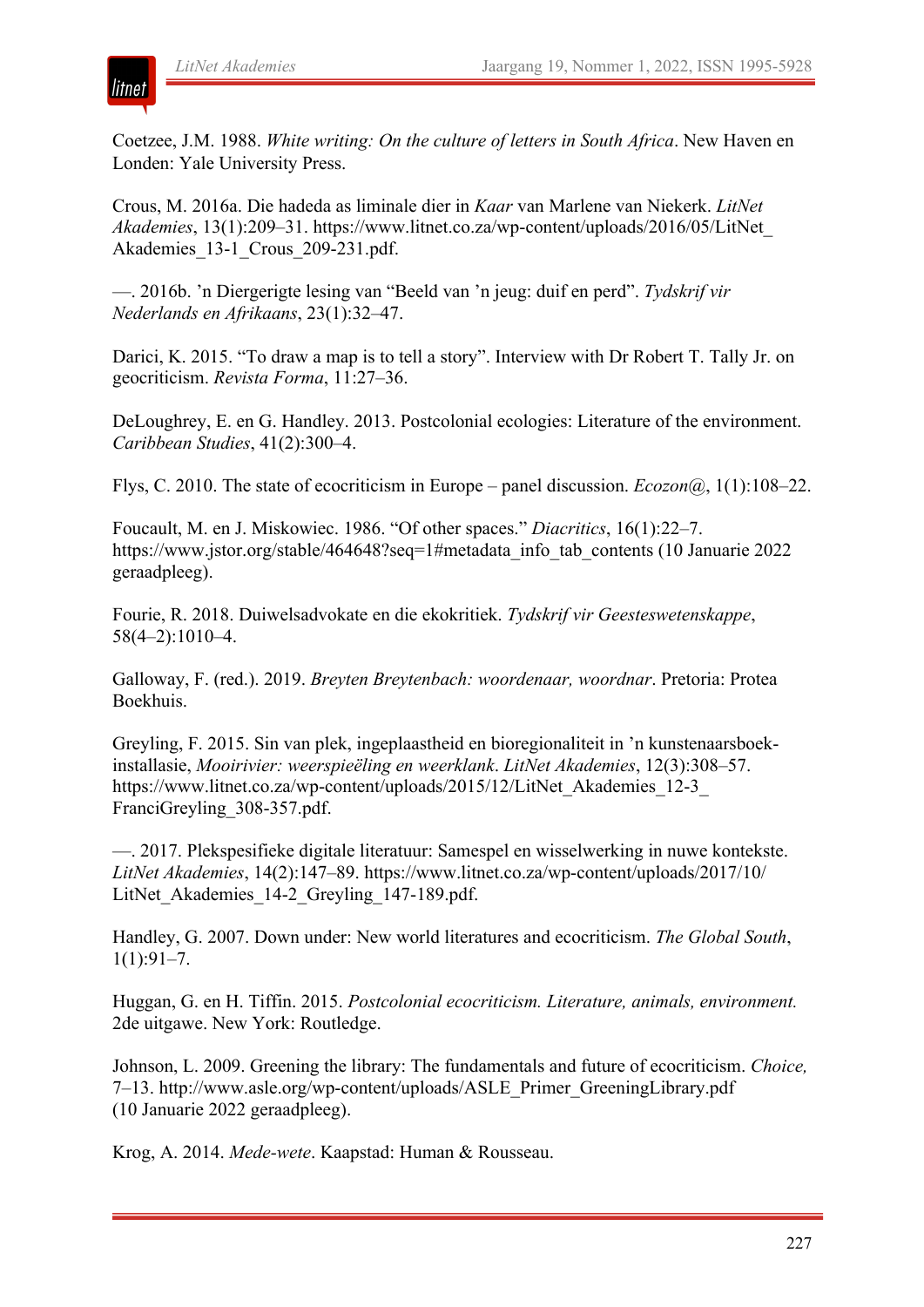

Kuhn, T. 1970 [1962]. *The structure of scientific revolutions*. 2de uitgawe. Chicago: University of Chicago Press.

Marais, J.L. 2020. N.P. Van Wyk Louw se diere en gestaltes herbesoek: 'n Ekokritiese lesing. *Tydskrif vir Geesteswetenskappe*, 60(2):435–47.

Meintjes, G. 1995. Die ekologie as (vernuwende) leesstrategie. *Stilet,* VII(2):22–85.

Meyer, S. 2006a. Riviere as identiteitskonstrueerders. *Literator*, 27(3):51–78.

—. 2006b. Wildernis en woestyn: Omgewingskragte teen die mens s'n in *Boendoe* (Chris Barnard) en *Toewaaisand* (Christoffel Coetzee). *Literator*, 27(1):57–78.

—. 2008. Die Kalaharimense in Willem D. Kotzé se *Kalahari-kind* en *Kalaharijoernaal*: 'n Outo-etnografiese verkenning met aandag aan identiteitsbeïnvloeding deur die natuur. *Stilet*, 20(1):192–214.

—. 2010. Natuur en (skrywende) mens: Petra Müller se verhaalkuns binne die raamwerk van letterkunde as kulturele ekologie. *Tydskrif vir Letterkunde*, 47(1):41–53.

—. 2012. Stemme van agter die plaas se hek: Die mens-natuur-"gesprek" in *Dwaalpoort* van Alexander Strachan. *Tydskrif vir Geesteswetenskappe*, 52(2):290–306.

—. 2014. "Ons ís mense. My kinders hét gesigte." Die natuurlike omgewing en die konseptualisering van die self in *Karretjiemense* (Carol Campbell). *Tydskrif vir Geesteswetenskappe*, 54(3):675–92.

—. 2015. 'n Alternatiewe beskouing van die natuur se andersheid in E. Kotze se kortverhaal "Halfkrone vir die Nagmaal". *Tydskrif vir Letterkunde*, 52(2):102–16.

—. 2017. Mens-plant-verbintenisse in *Die sideboard* (2014) van Simon Bruinders. *LitNet Akademies*, 14(1):1–26. https://www.litnet.co.za/wp-content/uploads/2017/06/LitNet\_ Akademies 14-1 Meyer 1-26.pdf.

—. 2019. Wildernis van menslike belewenis in *Die troebel tyd* van Ingrid Winterbach. *LitNet Akademies*, 16(3):103–27. https://www.litnet.co.za/wp-content/uploads/2019/12/LitNet\_ Akademies 16-3 MeyerS 103-127.pdf.

—. 2021. Ecocritical concerns in select Afrikaans narrative works: Critical perspectives. *Journal of Literary Studies*, 37(4):84–105.

Muir, J. 2019. *My first summer in the Sierra*. Boston: Houghton Mifflin.

Opperman, S., U. Özdağ, N. Özkan en S. Slovic (reds.). 2011. *The future of ecocriticism: New horizons.* Newcastle upon Tyne: Cambridge Scholars Publishing.

Oppermann, S. (red.). 2015. *New international voices in ecocriticism*. New York en Londen: Lexington Books.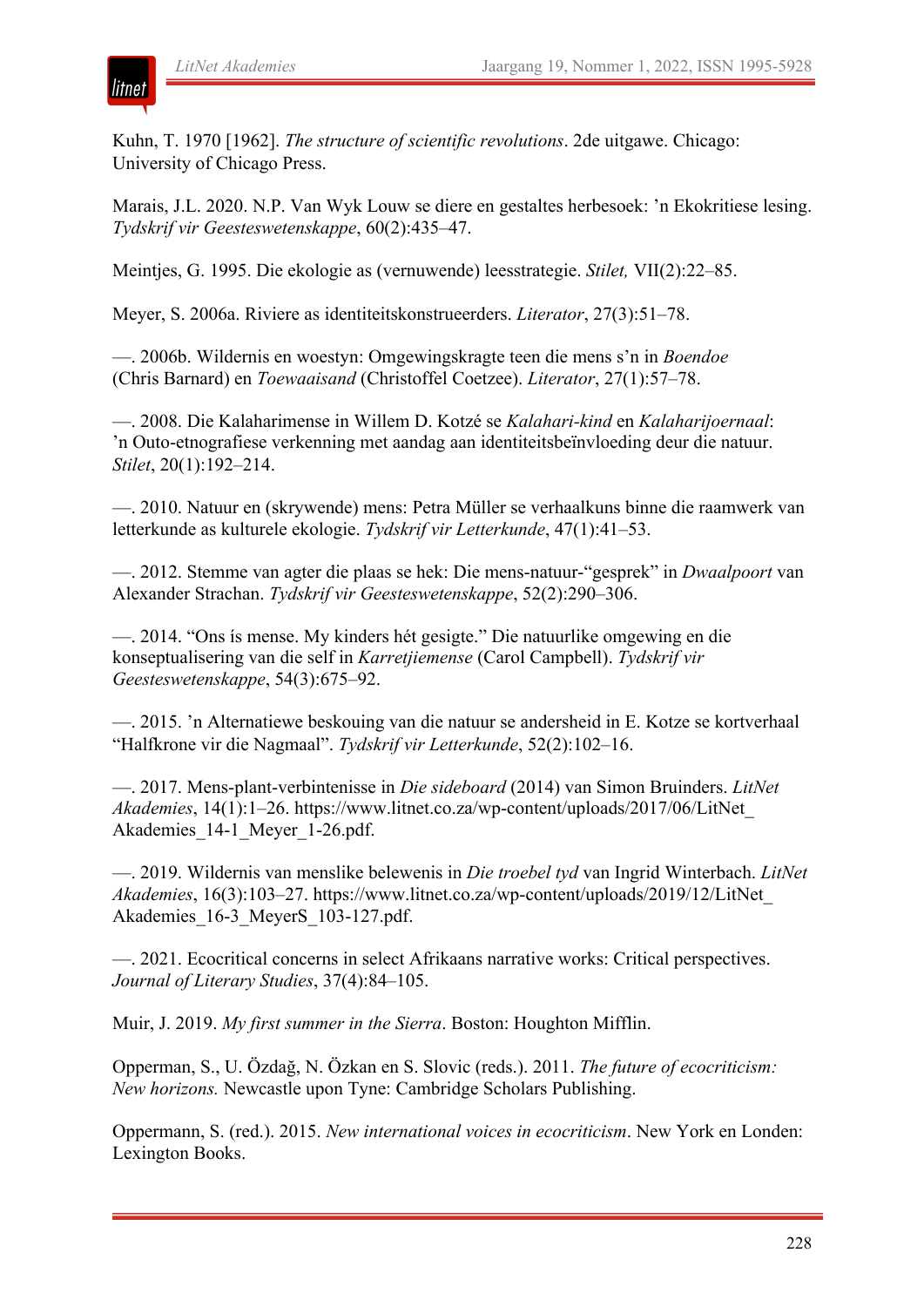litnet

Oscarson, C. 2010. Where the ground responds to the foot: Kerstin Elkman, ecology, and the sense of place in a globalized world. *Ecozon@*, 1(2):8–21.

Schama, S. 1995. *Landscape and memory*. New York: Random House.

—. 2015. Foreword. In Oppermann (red.). 2015:vii–viii.

Schliephake, C. 2015. Review essay. Re-mapping ecocriticism: New directions in literary and urban ecology. *Ecozon@*, 6(1):195–207.

Slovic, S., S. Rangarajan en V. Sarveswaran. 2015. Introduction. In Slovic e.a. (reds.) 2015:1–10.

Slovic, S., S. Rangarajan en V. Sarveswaran (reds.). 2015. *Ecocriticism of the global south*. Londen: Lexington Books.

Smith, C. 2018. 'n Ekokrities-filosofiese perspektief op die kortverhaal "Katvoet" (Riana Scheepers): Die mens en die natuur. *Tydskrif vir Geesteswetenskappe*, 58(2):310–29.

Smith, S. 2012a. Die aard van ekopoësie teen die agtergrond van die ekokritiese teorie met verwysing na enkele gedigte van Martjie Bosman. *LitNet Akademies*, 9(2):500–23. https://www.litnet.co.za/assets/pdf/8GWSmith.pdf.

—. 2012b. Plek en ingeplaaste skryf. 'n Teoretiese ondersoek na ingeplaaste skryf as ekopoëtiese skryfpraktyk. *LitNet Akademies*, 9(3):887–928. https://www.litnet.co.za/assets/ pdf/Smith\_9\_3\_GW17.pdf.

—. 2014a. Die tasbaarheid en die on(aan)tasbaarheid van literatuurteorie: Ekokritiek en die nuwe materialisme. https://www.litnet.co.za/poolshoogte-die-tasbaarheid-en-dieonaantasbaarheid-van-literatuurteorie-ekokritiek (10 Januarie 2022 geraadpleeg).

—. 2014b. Ekokritiek en die nuwe materialisme: 'n Ondersoek na die nuwe materialisme in enkele gedigte van Johann Lodewyk Marais uit die bundel *In die bloute* (2012). *LitNet Akademies*, 11(2):749–74. https://www.litnet.co.za/assets//pdf/joernaaluitgawe\_11\_2/ 11\_2\_Smith.pdf.

—. 2015. Plek as liggaam en liggaam as plek. Tendense van die nuwe materialisme en interaksie tussen mens en plek in enkele tekste uit *Verweerskrif* (2006) van Antjie Krog. *LitNet Akademies*, 12(2):1–24. https://www.litnet.co.za/wp-content/uploads/2015/11/ LitNet Akademies 12-2 Smith 1-24.pdf.

—. 2016. "Landskapverinniging" as sentrale motief in die gedig "tesis in gestapelde sillabeversteuring oor ingebedheid" in die bundel *Mede-wete* (2014) van Antjie Krog. *Tydskrif vir Geesteswetenskappe*, 56(4):1213–26.

—. 2021. Literêre kartering van plek: 'n Geokritiese ondersoek na materiële verbeelding en ingeplaaste skryf in twee "Tuinverse". *LitNet Akademies*, 18(2):347–76. https://www.litnet.co.za/wp-content/uploads/2021/08/LitNet\_Akademies\_18-2\_Smith\_347- 376.pdf.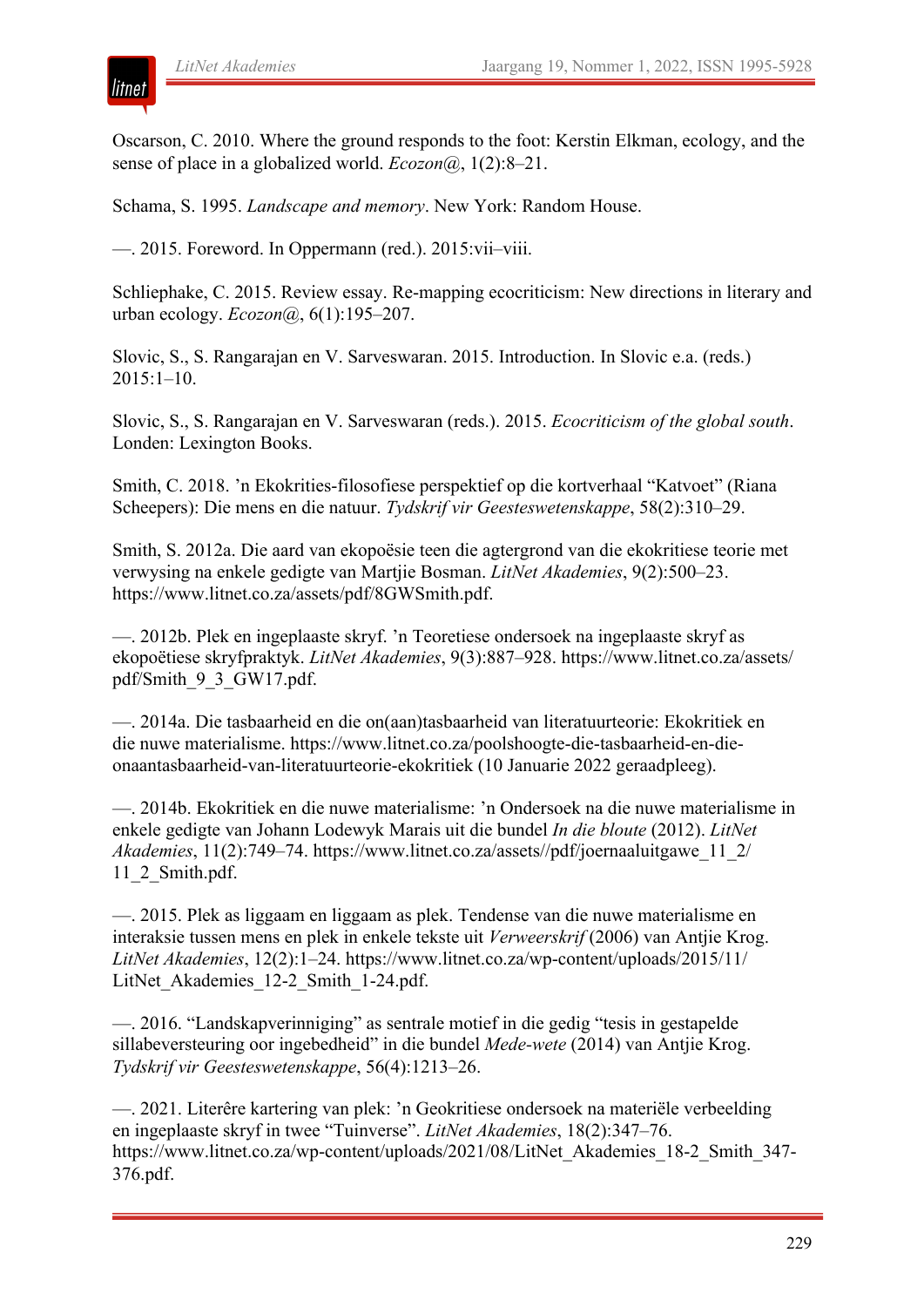

Stanley, B. en W.D. Phillips. 2018. South African ecocriticism: Landscapes, animals, and environmental justice. In *Oxford handbooks online*. Oxford: Oxford University Press. https://www.oxfordhandbooks.com/view/10.1093/oxfordhb/9780199935338.001.0001/oxford hb-9780199935338-e-154 (10 Januarie 2022 geraadpleeg).

Steenkamp, E.L. 2011. Identity, belonging and ecological crisis in South African speculative fiction. Doktorale proefskrif, Universiteit Rhodes.

Tally, R.T. jr. 2013. *Spatiality.* New York: Routledge.

Tally, R.T. jr. en C. Battista (reds.). 2016. *Ecocriticism and geocriticism: Overlapping territories in environmental and literary studies*. Basingstoke: Palgrave Macmillan.

Thiong'o, N. 1986. *Decolonising the mind: The politics of language in African literature.* Londen: J. Currey.

Van Heerden, N. 2021. Toekomstaal, saadstories en ekokritiek in Alettie van den Heever se *Stof. LitNet Akademies*, 18(1):87–132. https://www.litnet.co.za/wp-content/uploads/2021/04/ LitNet Akademies 18-1 vanHeerden 87-132.pdf.

Viljoen, L. 2019. "Hand my hond": 'n Dierestudies-perspektief op verskyningsvorme van die hond in die digter se latere poësie. In Galloway (red.) 2019:121–51.

—. 2021. Dystopian ecologies: Thinking about South African ecocriticism through a comparative reading of Henrietta Rose-Innes's *Green Lion* and Alettie van den Heever's *Stof* (*Dust*). *Journal of Literary Studies*, 37(1):20–35.

Visagie, A. 2013. Pasmaatspesies, niemenslike diere en die omgewing: Gedagtes oor die postkoloniale ekokritiek in Suid-Afrika. https://www.litnet.co.za/pasmaatspesiesniemenslike-diere-en-die-omgewing-gedagtes-oor-die-postkoloniale-ekokritiek (20 Januarie 2022 geraadpleeg).

Vital, A. 2008. Toward an African ecocriticism: Postcolonialism, ecology and *Life & Times of Michael K. Research in African Literatures*, 39(1):87–106.

—. 2015. Ecocriticism, globalized cities, and African narrative, with a focus on K. Sello Duiker's *Thirteen cents*. In Slovic e.a. (reds.) 2015:213–32.

Voss, T. 2012. Refracted modernisms: Roy Campbell, Herbert Dhlomo, N.P. Van Wyk Louw. In Attwell en Attridge (reds.) 2012:339–59.

Woodward, W. 2008. *The animal gaze. Animal subjectivities in Southern African narratives.* Johannesburg: Wits University Press.

Woodward, W. en E. Lemmer. 2014. Figuring the animal in post-apartheid South Africa. *Journal of Literary Studies*, 30(3):1–5.